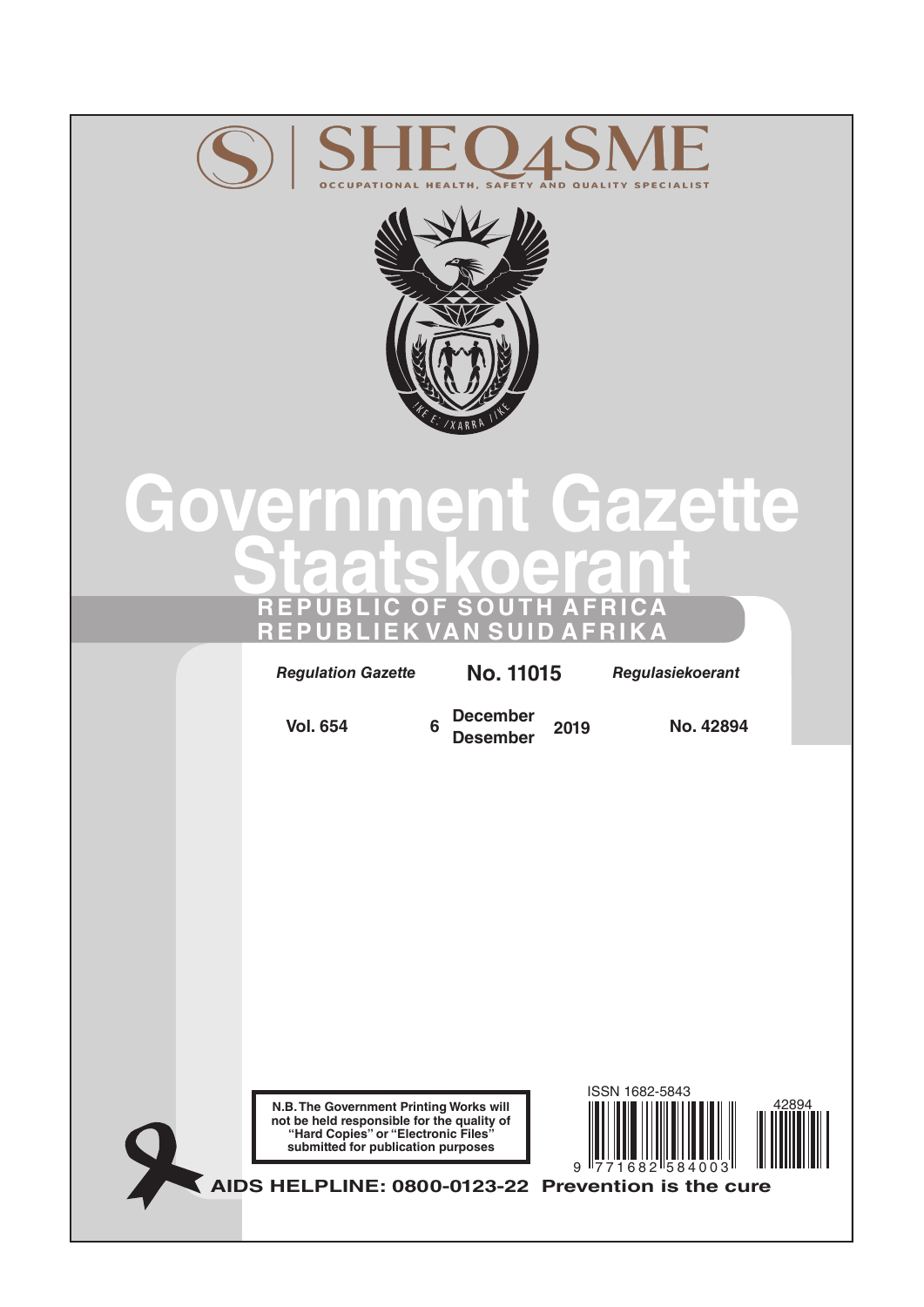This gazette is also available free online at **www.gpwonline.co.za**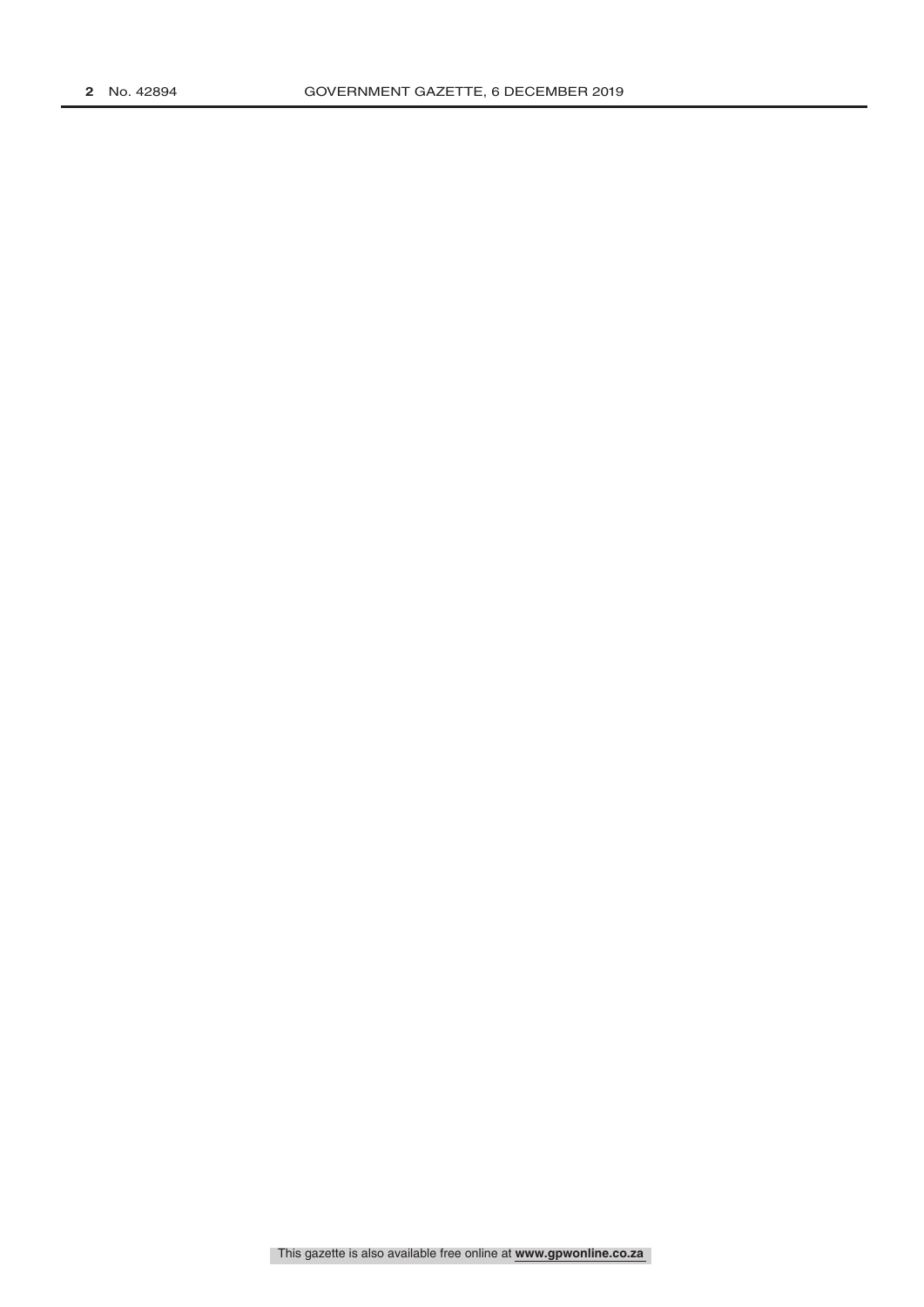#### **IMPORTANT NOTICE:**

**The GovernmenT PrinTinG Works Will noT be held resPonsible for any errors ThaT miGhT occur due To The submission of incomPleTe / incorrecT / illeGible coPy.**

**no fuTure queries Will be handled in connecTion WiTh The above.**

#### **Contents**

| No.                                                       | Gazette<br>No. | Page<br>No. |
|-----------------------------------------------------------|----------------|-------------|
| <b>GOVERNMENT NOTICES • GOEWERMENTSKENNISGEWINGS</b>      |                |             |
| Labour, Department of/ Arbeid, Departement van<br>R. 1589 | 42894          |             |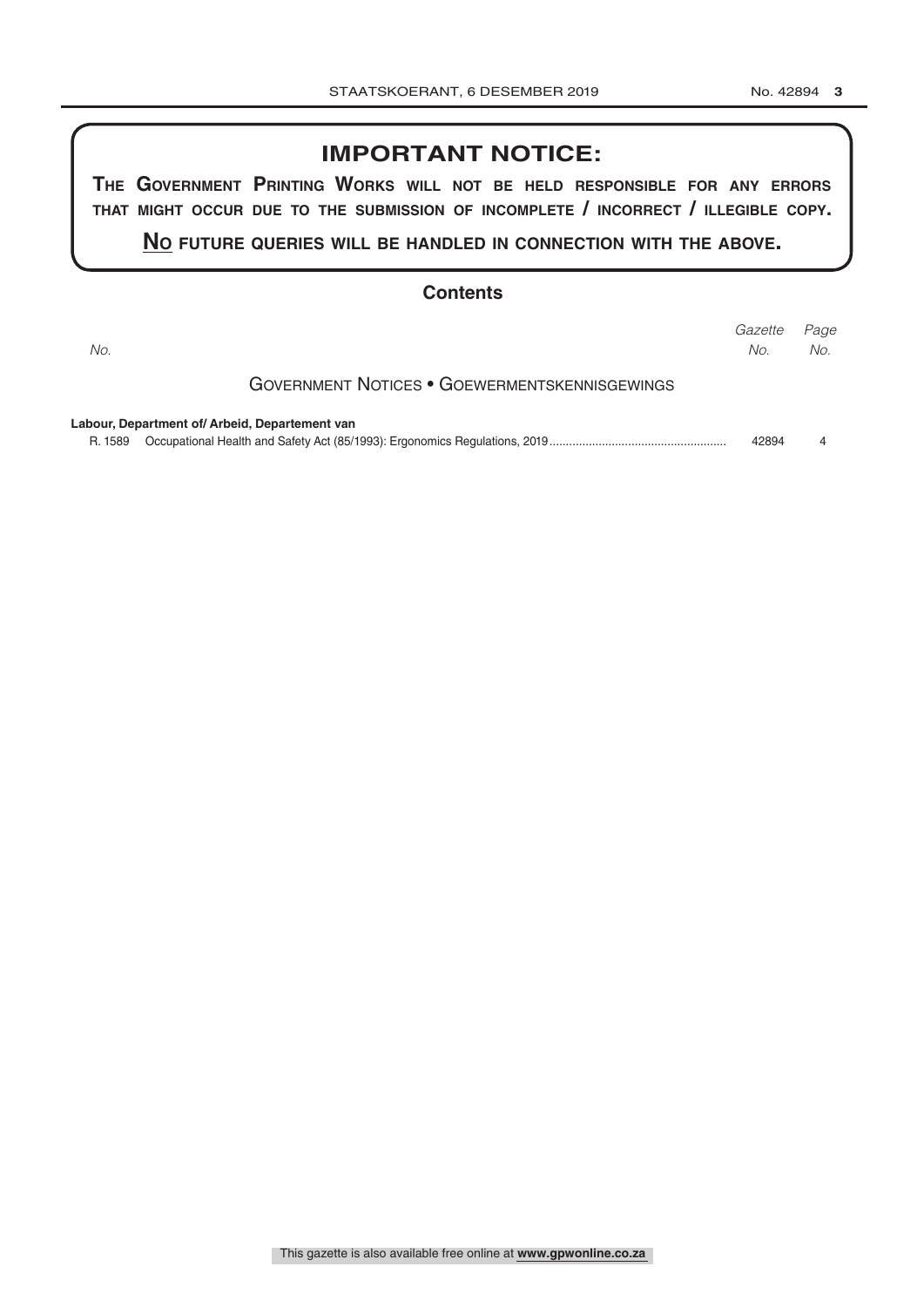#### Government Notices • Goewermentskennisgewings

**DEPARTMENT OF LABOUR**

**NO. R. 1589 06 DECEMBER 2019**

#### **DEPARTMENT OF EMPLOYMENT AND LABOUR**

#### **OCCUPATIONAL HEALTH AND SAFETY ACT, 1993 ERGONOMICS REGULATIONS, 2019**

The Minister of Employment and Labour has, under section 43 of the Occupational Health and Safety Act, 1993 (Act No. 85 of 1993), after consultation with the Advisory Council for Occupational Health and Safety, made the regulations in the Schedule.

 $\frac{20}{11/20/9}$ **LIAAHAM** 

TW NXESI, MP **MINISTER OF EMPLOYMENT AND LABOUR**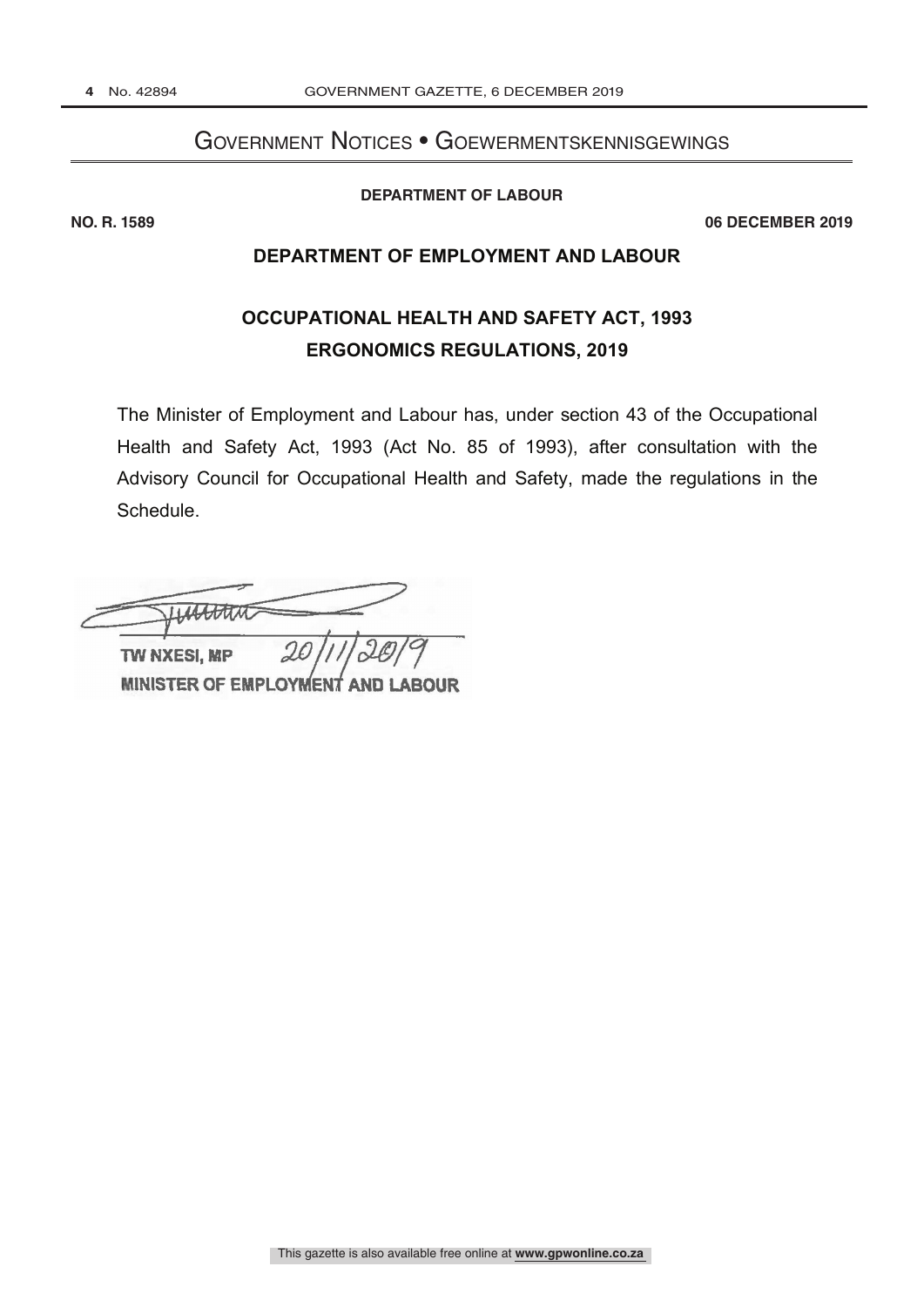#### **SCHEDULE**

#### **Definitions**

**1.** In these Regulations "the Act" means the Occupational Health and Safety Act, 1993 (Act No. 85 of 1993), and any word or expression to which a meaning has been assigned in the Act has the meaning so assigned and, unless the context otherwise indicates–

**"adverse health effect"** means the causation, promotion, facilitation or exacerbation of a structural or functional abnormality, with the implication that the abnormality produced has the potential of lowering the quality of life, contributing to a disabling illness or leading to premature death;

**"competent person"** in relation to ergonomics, means a person who–

- *(a)* has in respect of the work or task to be performed the required knowledge, training and experience in ergonomics and, where applicable, qualifications specific to ergonomics: provided that where appropriate qualifications and training are registered in terms of the provisions of the National Qualifications Framework Act, 2008 (Act No. 67 of 2008), those qualifications and that training must be regarded as the required qualifications and training; and
- *(b)* is familiar with the Act and the applicable regulations made under the Act;

**"chief director: provincial operations"** means the provincial director as defined in regulation 1 of the General Administrative Regulations, 2003, as published in Government Notice No. R. 929 of 25 June 2003;

**"design"** in relation to objects, systems or measurable human interaction includes drawings, calculations, design details and specification;

**"designer"** means any person who–

- *(a)* prepares a design;
- *(b)* checks and approves a design;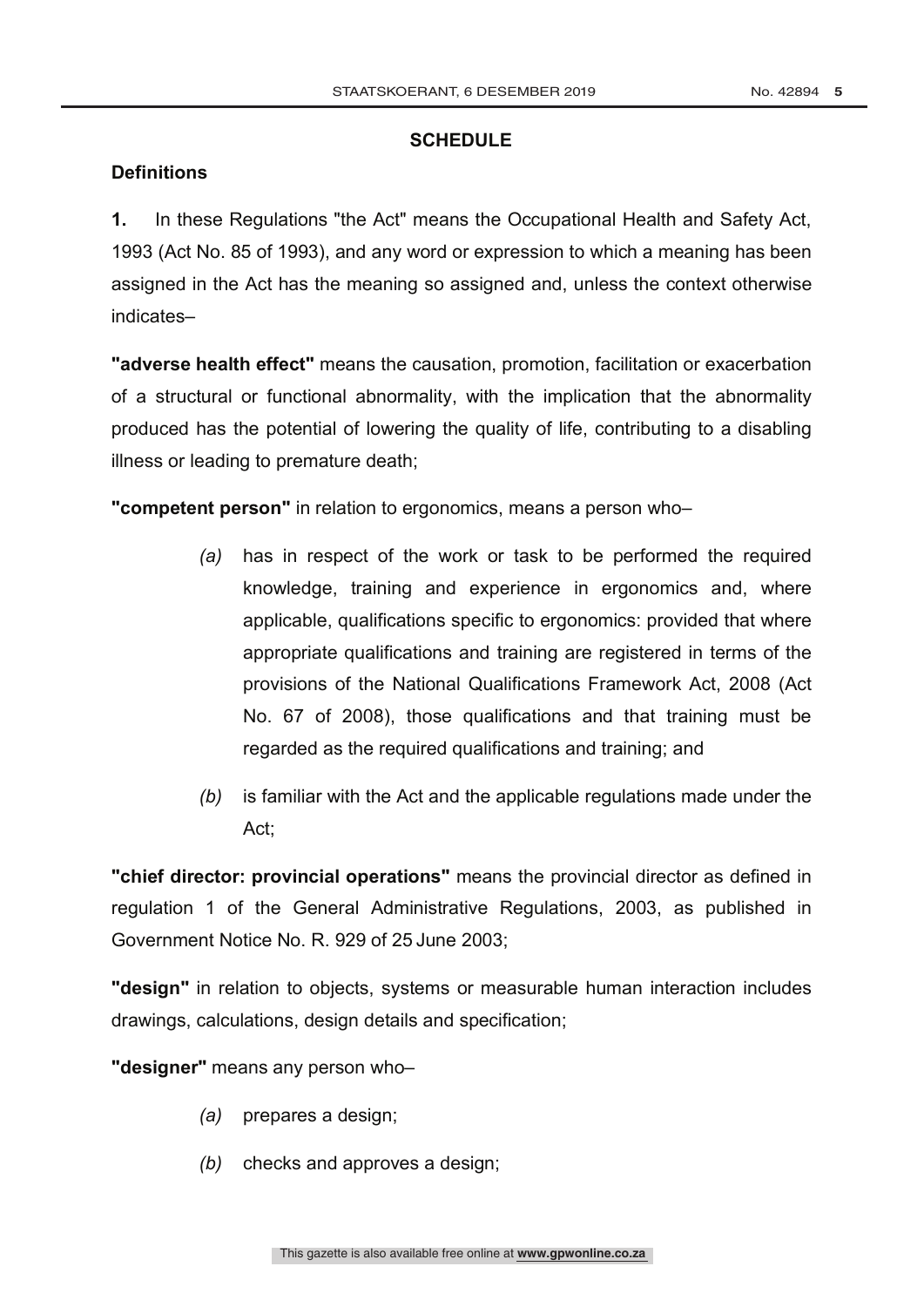- *(c)* arranges for a person at work under his or her supervision to prepare a design, including an employee of that person where he or she is the employer;
- *(d)* designs temporary work, including its components; or
- *(e)* contributes to, or has overall responsibility for machinery, plant or work systems design;

**"ergonomic risk"** means a characteristic or action in the workplace, workplace conditions, or a combination thereof that may impair overall system performance and human well-being;

**"ergonomic risk assessment"** means a programme, process or investigation to identify, analyse, evaluate and prioritise any risk from exposure to ergonomic risks associated with the workplace;

**"ergonomics"** means the scientific discipline concerned with the fundamental understanding of interactions among humans and other elements of a system, and the profession that applies theory, principles, data and methods to design in order to optimise human well-being and overall system performance;

**"supplier"** means a person who controls the supply, importation or resupply of machinery, plant or work systems;

**"work system"** means a system in which human participants or machines or human participants and machines perform work using information, technology and other resources to produce products or services for internal or external customers.

#### **Scope of application**

- **2.** These Regulations will apply to–
	- *(a)* any employer or self-employed person who carries out work at a workplace, which may expose any person to ergonomic risks in that workplace; and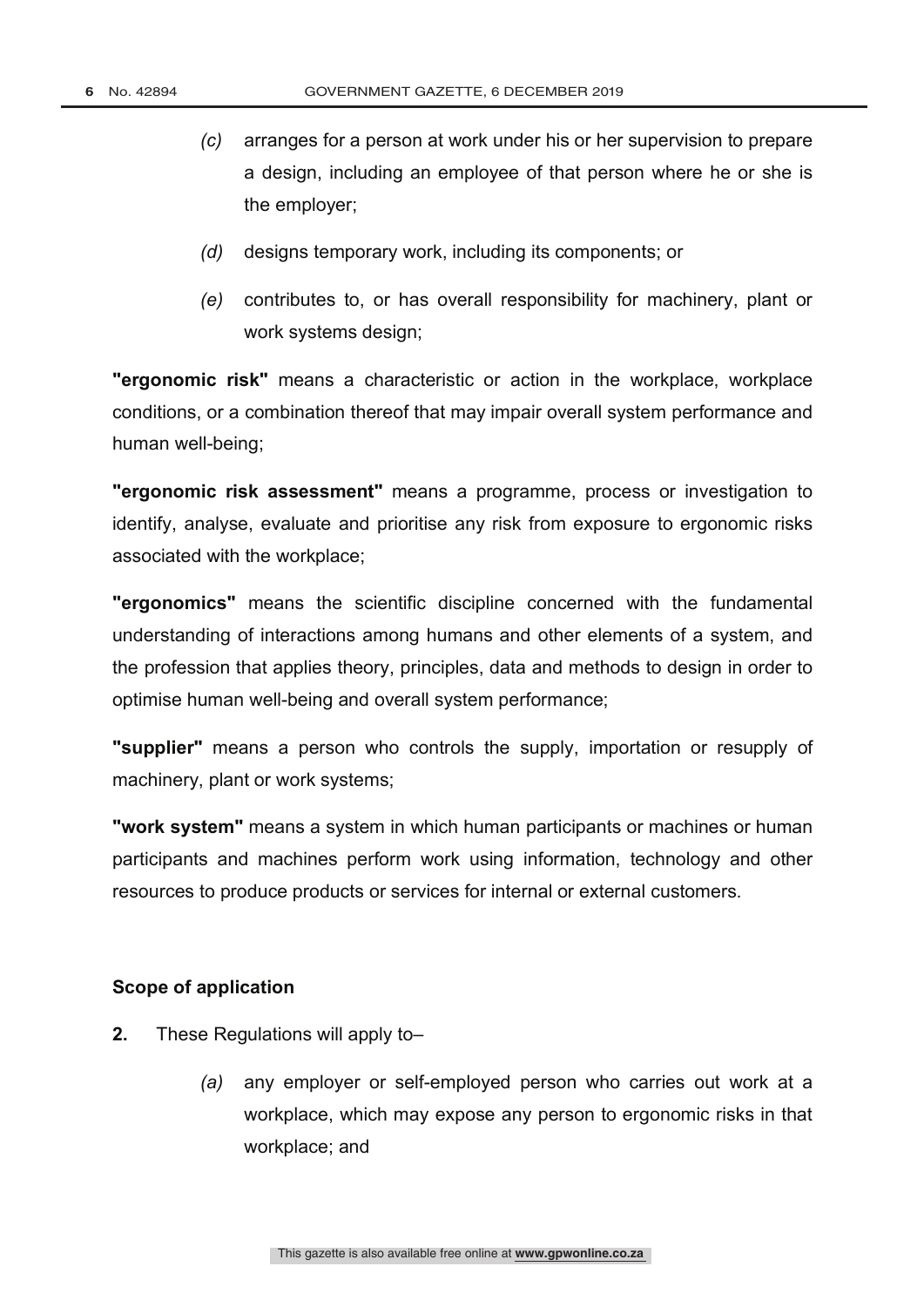*(b)* a designer, manufacturer, importer or supplier of machinery, plant or work systems for use at a workplace.

#### **Information, instruction and training**

**3.** (1) An employer must, after consultation with the health and safety committee established in respect of a workplace under such employer's control or the health and safety representatives designated for that workplace or for different sections thereof, establish for all employees and mandatories or persons other than employees who may be affected or potentially exposed to ergonomic risks a training programme that incorporates the following:

- *(a)* the content and scope of these Regulations;
- *(b)* the potential sources of exposure to ergonomic risks;
- *(c)* the nature of ergonomic risks;
- *(d)* the potential risk to health associated with ergonomic risks;
- *(e)* the control measures that are in place to prevent exposure to ergonomic risks;
- *(f)* the procedure for reporting ergonomic risks to the health and safety representative or employer;
- *(g)* the precautions to be taken by an employee to protect himself or herself against ergonomic risks; and
- *(h)* the assessment of exposure, the necessity for medical surveillance and the long-term benefits of undergoing such surveillance.

(2) The employer must conduct the training contemplated in subregulation (1) prior to the placement of the relevant employee in the workplace.

(3) The employer must conduct refresher training at intervals that may be recommended by the health and safety committee or the health and safety representative.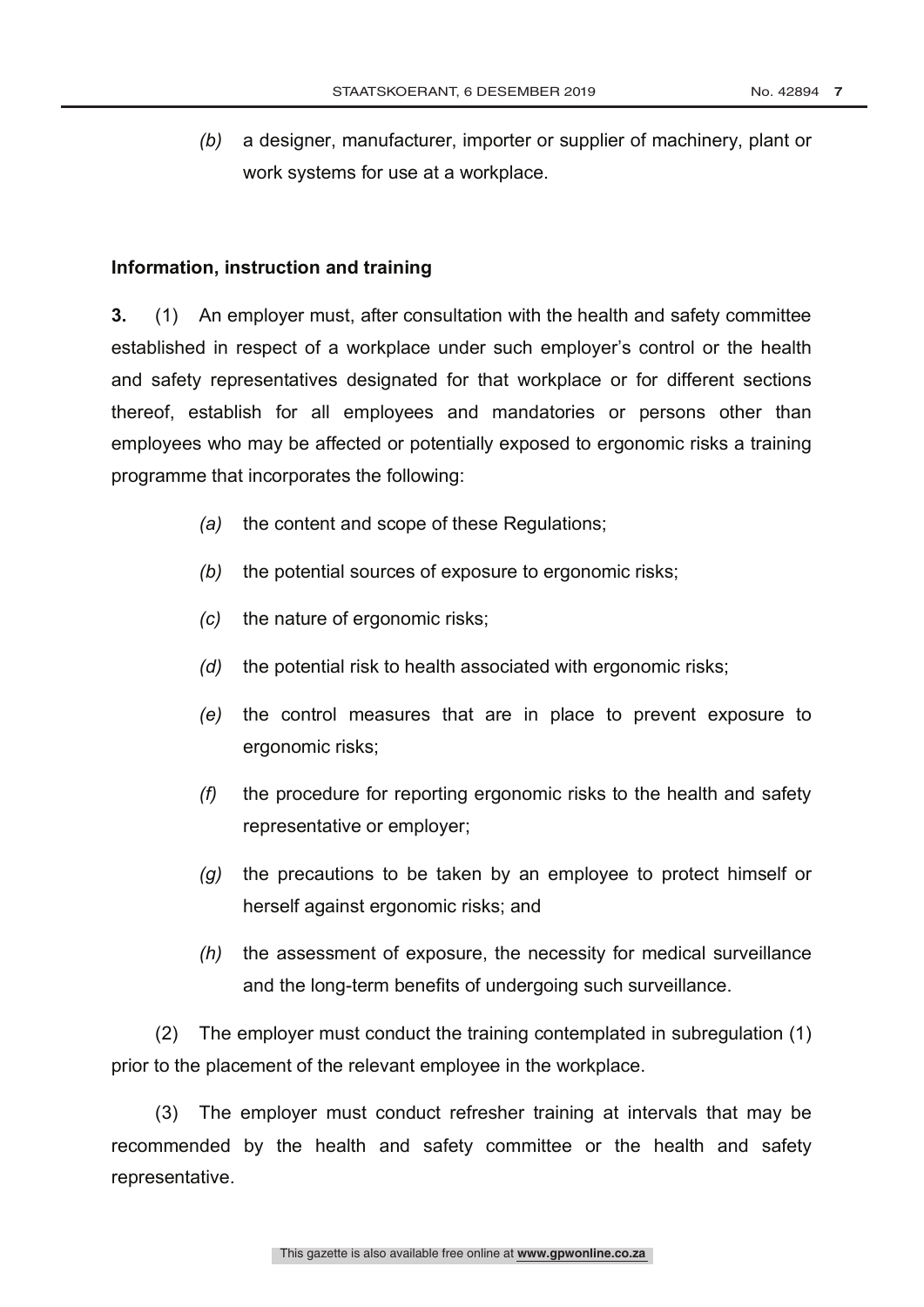#### **Duties of persons who may be at risk of exposure to ergonomic risks**

**4.** Any person who is exposed or may be exposed to ergonomic risks must obey any lawful instruction given to him or her by the employer or self-employed person or by anyone authorised by the employer or self-employed person, regarding–

- *(a)* the use of measures adopted to control ergonomic risks;
- *(b)* cooperation with the employer in determining the employee's exposure to ergonomic risks;
- *(c)* the reporting of potential ergonomic risks to the health and safety representative or the employer;
- *(d)* reporting for medical surveillance as required by regulation 8; and
- *(e)* information, instruction and training received as contemplated in regulation 3.

#### **Duties of designers, manufacturers, importers and suppliers**

**5.** Any designer, manufacturer, importer or supplier of machinery, plant or work systems for use at work must–

- *(a)* as far as is reasonably practicable, ensure that machinery, plant or work systems optimise human well-being and overall system performance;
- *(b)* as far as is reasonably practicable, supply machinery, plant or work systems that can be transported, received, stored and handled in a manner that optimises human well-being and overall system performance;
- *(c)* provide information, instruction and training as deemed necessary to allow potential users to achieve optimal human well-being and overall system performance during use of machinery, plant or work systems;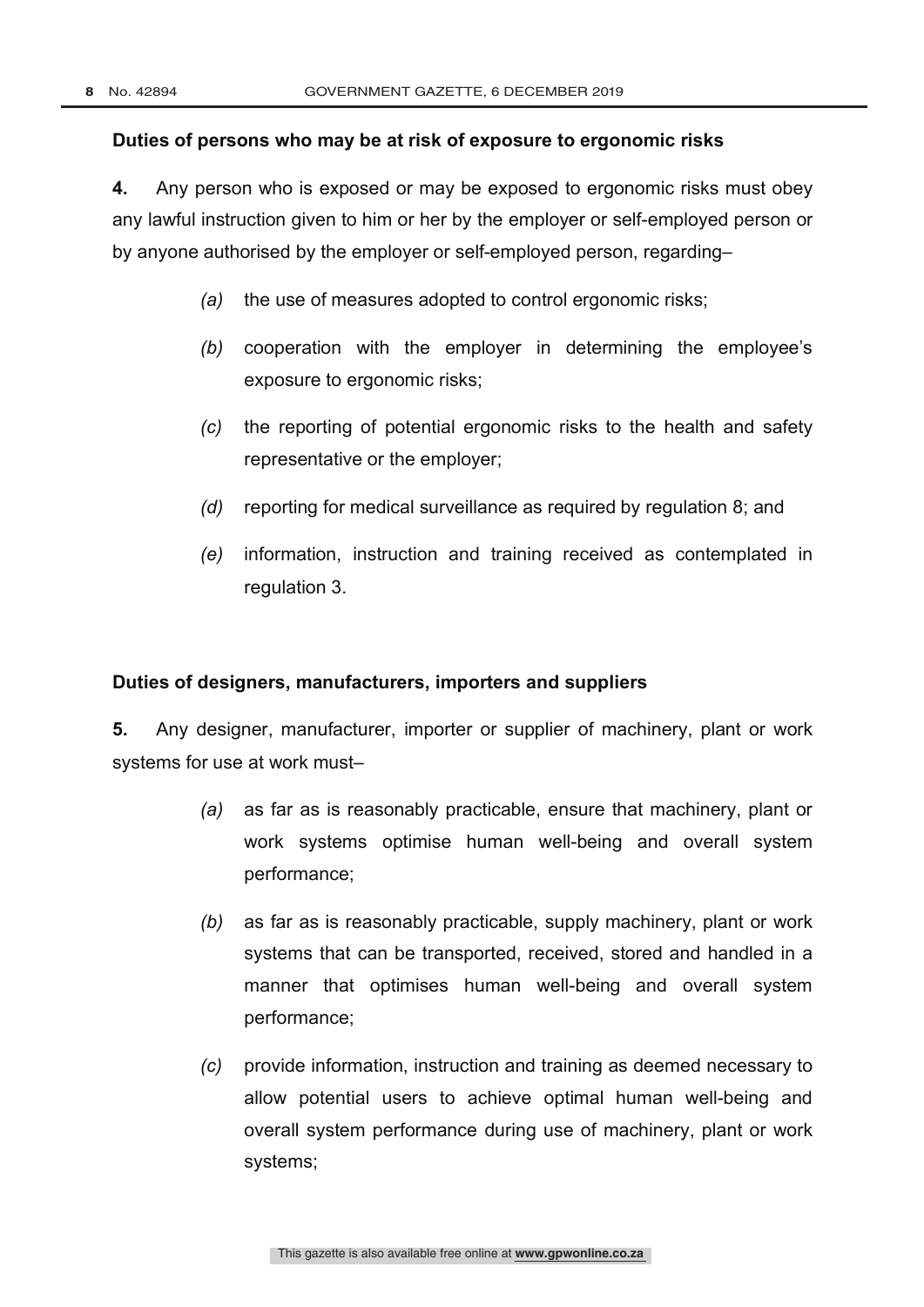- *(d)* as far as is reasonably practicable, install machinery, plant or work systems to achieve optimal human well-being and overall system performance; and
- *(e)* provide information to potential users on the appropriate maintenance of machinery, plant or work systems to ensure safe operation and use.

#### **Ergonomic risk assessment**

- **6.** (1) *(a)* An employer must, before the commencement of any work that may expose employees to ergonomic risks, have an ergonomic risk assessment performed by a competent person.
	- *(b)* The ergonomic risk assessment contemplated in paragraph *(a)* must be performed after consultation with the health and safety committee established in respect of a workplace under the employer's control or the health and safety representatives designated for that workplace or for different sections thereof.
	- (2) The ergonomic risk assessment contemplated in subregulation (1) must–
		- *(a)* be conducted at intervals not exceeding two years; and
		- *(b)* include–
			- (i) a complete hazard identification;
			- (ii) the identification of all persons who may be affected by the ergonomic risks;
			- (iii) how employees may be affected by the ergonomic risks;
			- (iv) the analysis and evaluation of the ergonomic risks; and
			- (v) the prioritisation of ergonomic risks.

(3) An employer must review the relevant ergonomic risk assessment made in accordance with subregulation (1) if–

*(a)* such assessment is no longer valid;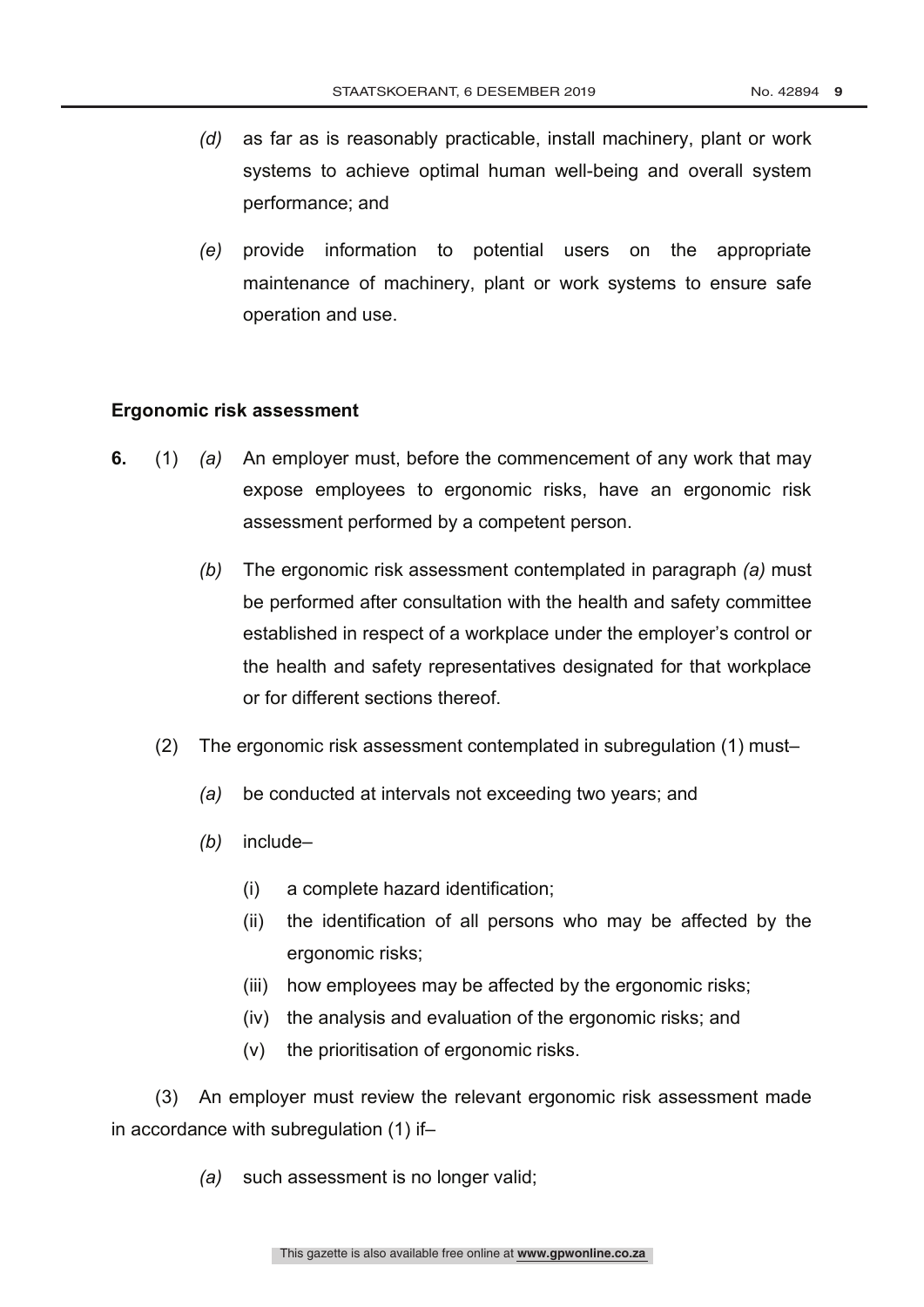- *(b)* control measures are no longer effective;
- *(c)* technological or scientific advances allow for more effective control methods;
- *(d)* there has been a change in–
	- (i) the work methods;
	- (ii) the type of work carried out; or
	- (iii) the type of equipment used to control the exposure; and
- *(e)* an incident occurs or medical surveillance reveals an adverse health effect, where ergonomic risks are identified as a contributing factor.

#### **Risk control**

**7.** (1) An employer or self-employed person must ensure that the exposure of a person to ergonomic risks is prevented or, where this is not reasonably practicable, adequately controlled.

(2) In order to comply with subregulation (1) an employer or self-employed person must, as far as is reasonably practicable, remove or reduce exposure to ergonomic risks by implementing control measures in accordance with the hierarchy of controls.

#### **Medical surveillance**

**8.** (1) An employer must ensure that an employee is placed under medical surveillance, which is overseen by an occupational medicine practitioner, if–

- *(a)* the ergonomic risk assessment referred to in regulation 6 indicates the need for the employee to be placed under medical surveillance; or
- *(b)* an occupational health practitioner recommends that relevant employees must be under medical surveillance, in which case the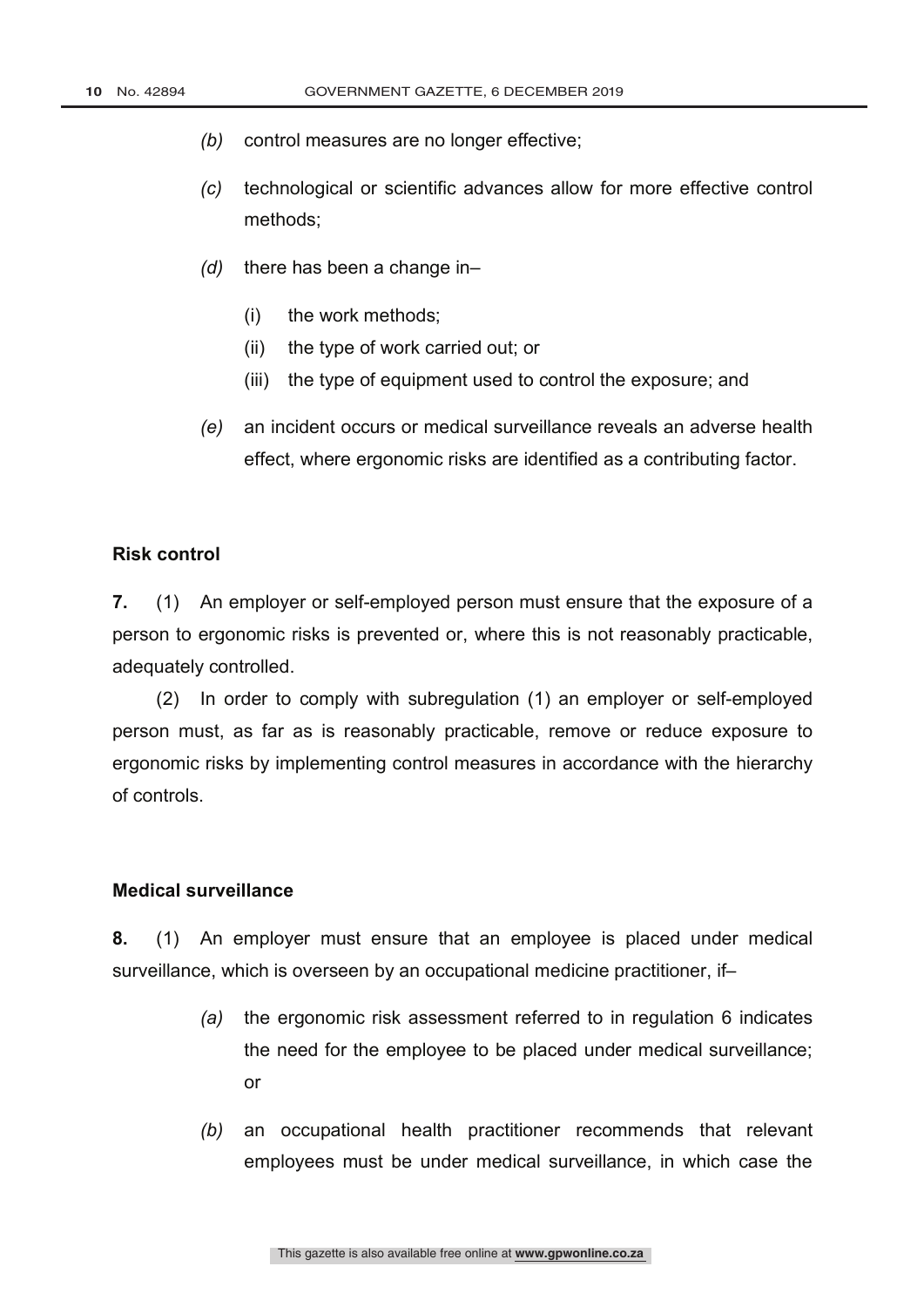employer may call upon an occupational medicine practitioner to ratify the appropriateness of such recommendation.

(2) An employer must ensure that the medical surveillance contemplated in subregulation (1) consists of–

- *(a)* in the case of a new employee, an initial health examination before the employee commences employment or within 30 days of commencement of such employment;
- *(b)* a periodic health examination informed by the ergonomic risk assessment, at intervals specified by an occupational medicine practitioner, but not exceeding two years; and
- *(c)* an exit health examination informed by the ergonomic risk assessment.

#### **Maintenance of controls**

**9.** Every employer or self-employed person must, as far as is reasonably practicable, ensure that any control provided for the benefit of employees–

- *(a)* complies with these Regulations;
- *(b)* is fully and appropriately implemented; and
- *(c)* is maintained in good working order.

#### **Records**

- **10.** (1) An employer or self-employed person must–
	- *(a)* keep records of documents contemplated in regulations 3, 6, 7, 8(2) and 9;
	- *(b)* keep records for a minimum period of–
		- (i) 40 years for records contemplated in regulations 6 and  $8(2)$ ;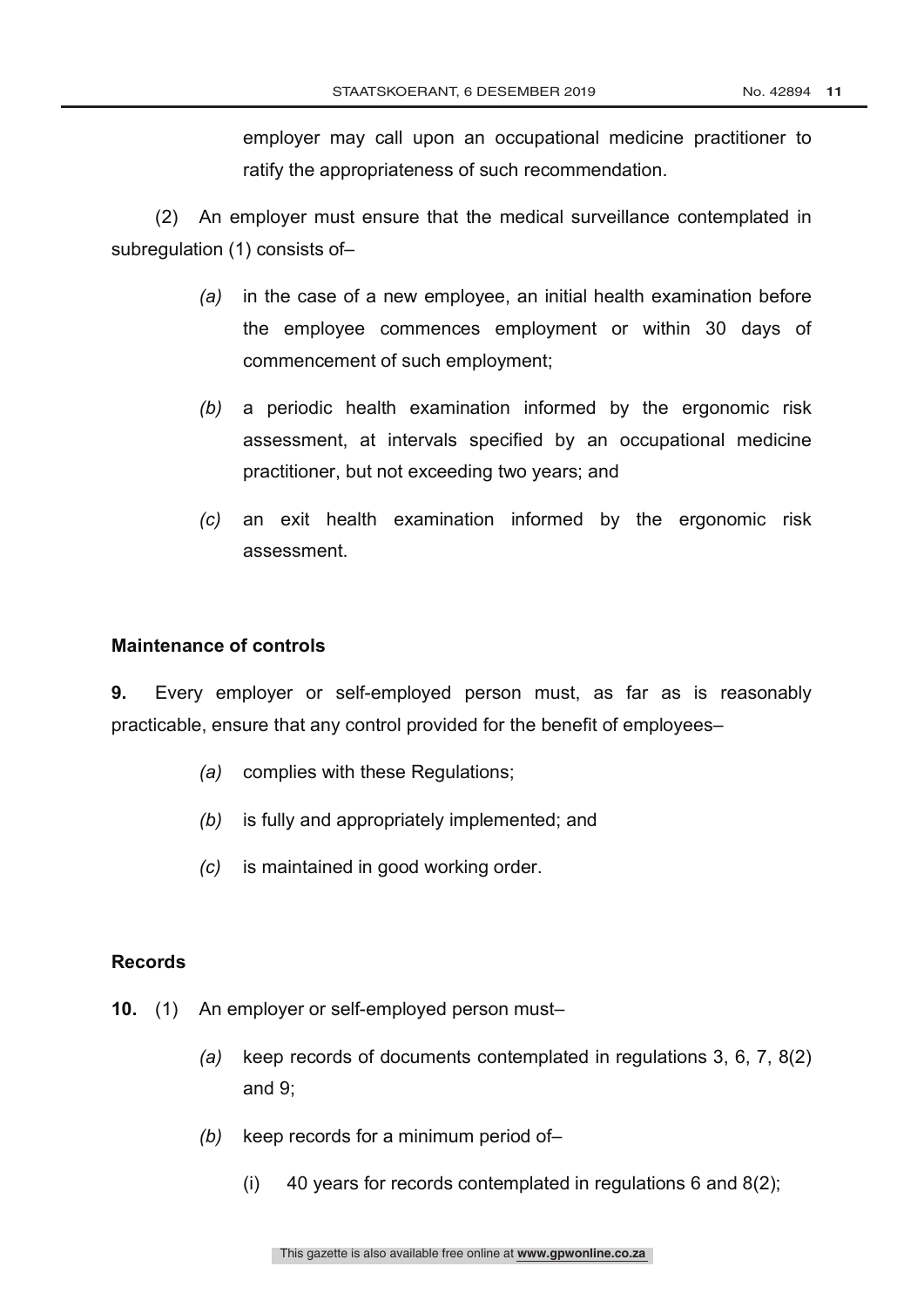- (ii) three years for records contemplated in regulations 7 and 9;
- (iii) the length of time the employee remains at the workplace for records contemplated in regulation 3;
- *(c)* make available to–
	- (i) the relevant health and safety representative, health and safety committee or to an inspector, the records contemplated in regulations 3, 6, 7 and 9;
	- (ii) any person, the records contemplated in regulation 8(2), subject to formal written consent of the employee.

(2) (a) If the employer ceases activities, the employer must hand over or forward by registered post all records to the relevant chief director: provincial operations.

- *(b)* The records referred to in paragraph *(a)* must contain at least the following information of the employee:
	- (i) surname and forenames;
	- (ii) gender;
	- (iii) date of birth;
	- (iv) name of spouse or closest relative; and
	- (v) where available, permanent residential address and postal code.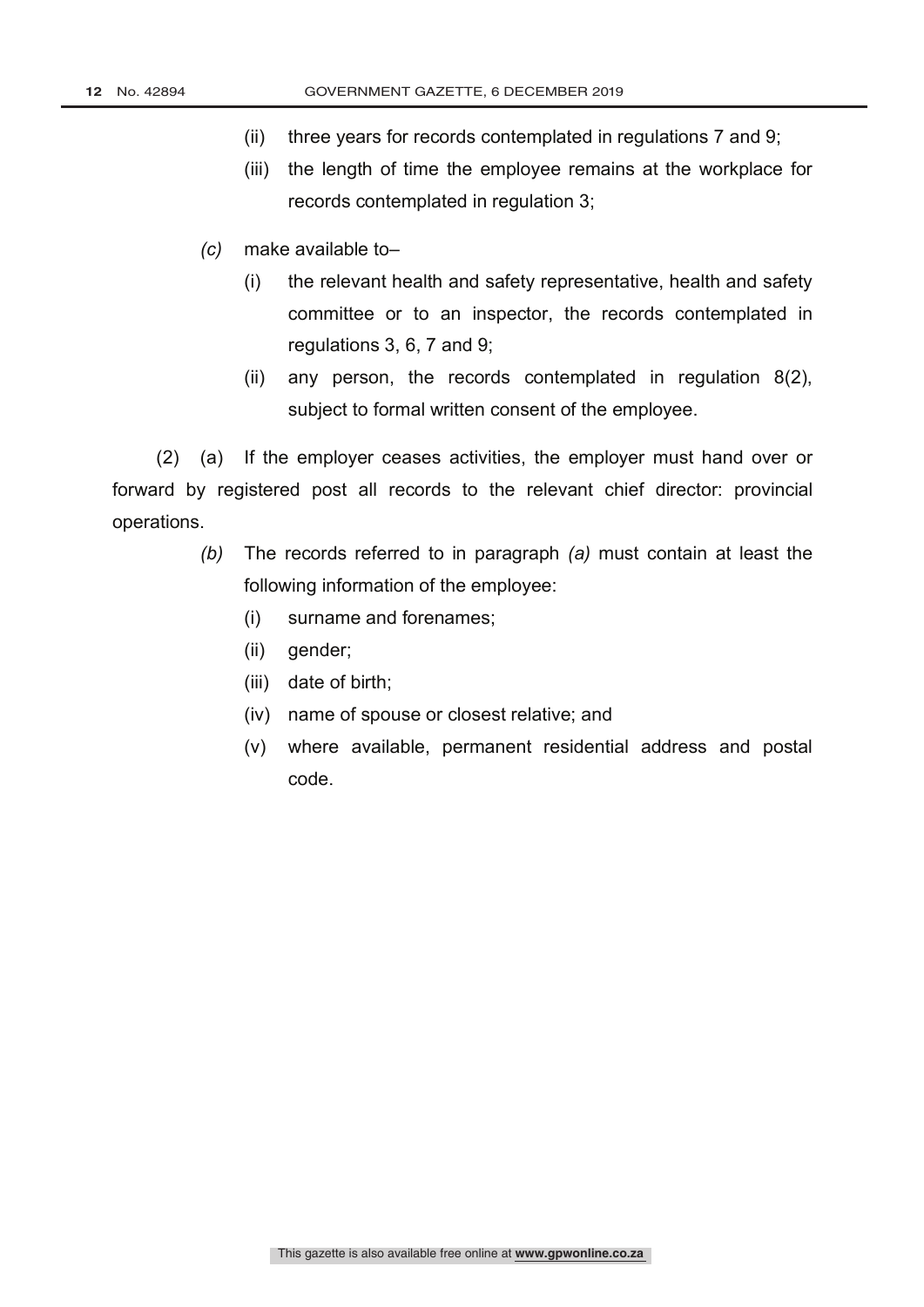#### **Ergonomics health and safety technical committee**

**11.** (1) The chief inspector must, after consultation with the Minister, establish an ergonomics health and safety technical committee which must consist of–

- *(a)* a chairperson;
- *(b)* two persons designated by the chief inspector from the employees of the Department of Employment and Labour;
- *(c)* three persons designated by employer's organisations to represent employers;
- *(d)* three persons designated by employees' organisations to represent the federation of unions;
- *(e)* one person to represent a professional body recognised by the chief inspector;
- *(f)* persons who are competent in respect of the matters to be dealt with by the ergonomics health and safety technical committee who have been co-opted by the committee with the authorisation of the chief inspector;
- *(g)* one person from the field of ergonomics representing a higher educational institution; and
- *(h)* one person representing occupational medicine.
- (2) The chief inspector–
	- *(a)* must appoint members of the ergonomics health and safety technical committee for a period that he or she may determine at the time of the appointment;
	- *(b)* may, after having afforded a member a reasonable opportunity to respond, discharge such a member at any time, for reasons that are fair and just; and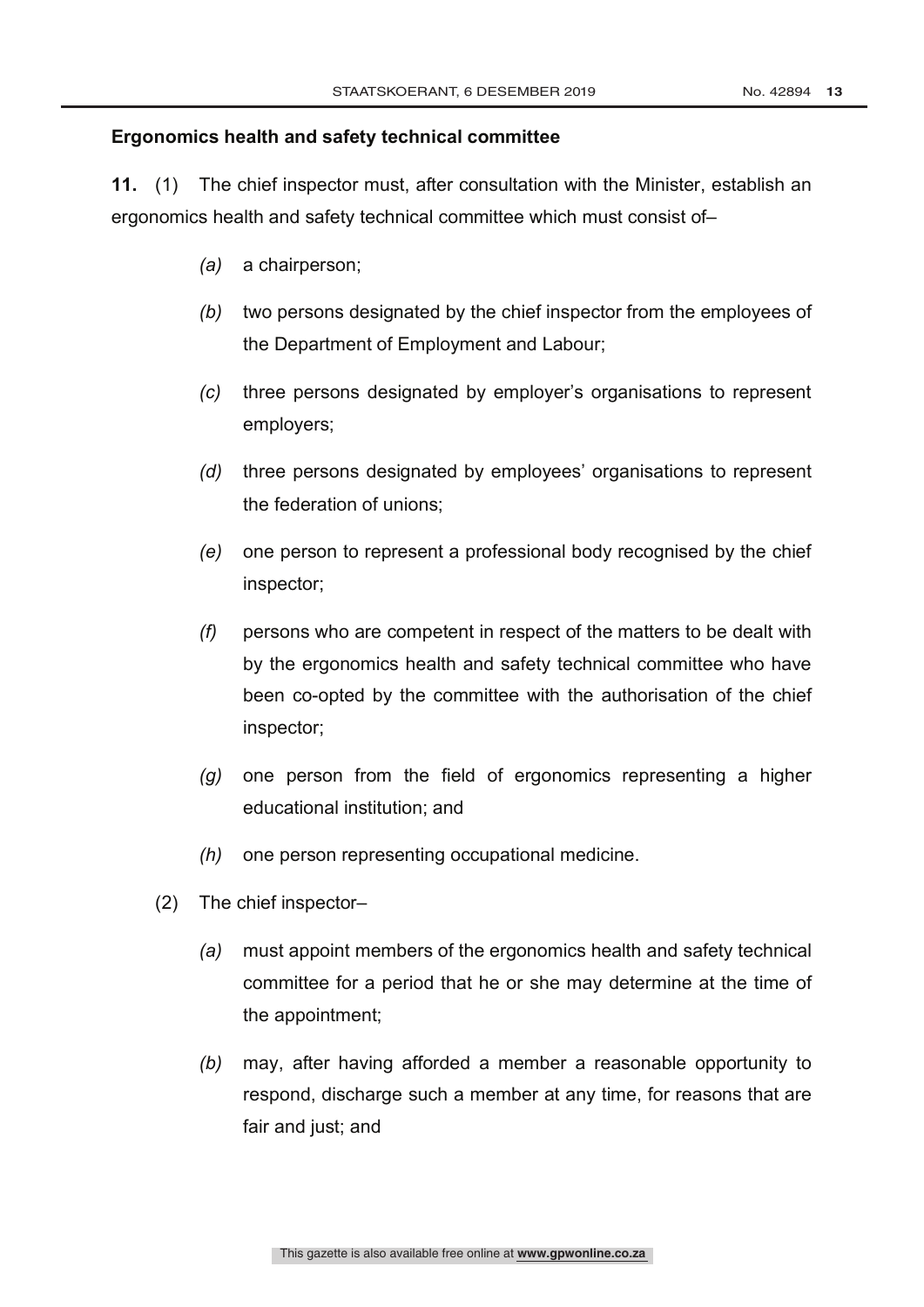- *(c)* may appoint a new member in the place of a member who is discharged in terms of paragraph *(b)*.
- (3) The ergonomics health and safety technical committee must–
	- *(a)* advise the chief inspector on ergonomics related matters, including, but not limited to, codes, standards and training requirements;
	- *(b)* make recommendations and submit reports to the chief inspector regarding any matter to which these Regulations apply;
	- *(c)* advise the chief inspector regarding any matter referred to the ergonomics health and safety technical committee by the chief inspector;
	- *(d)* perform any other function for the administration of a provision of these Regulations that may be requested by the chief inspector; and
	- *(e)* conduct its work in accordance with the instructions and rules of conduct framed by the chief inspector.

#### **Offences and penalties**

**12.** Any person who contravenes or fails to comply with any of the provisions of regulations 3, 4, 5, 6, 7, 8, 9 and 10 is guilty of an offence and liable, upon conviction, to a fine or to imprisonment for a maximum of 12 months and, in the case of a continuous offence, to an additional fine not exceeding R200,00 for each day on which the offence continues or to additional imprisonment of one day for each day the offence continues: provided that the period of such imprisonment will not exceed 90 days.

#### **Short title and commencement**

**13.** These Regulations will be called the Ergonomics Regulations, 2018, and will come into operation on the date of publication in the *Gazette*.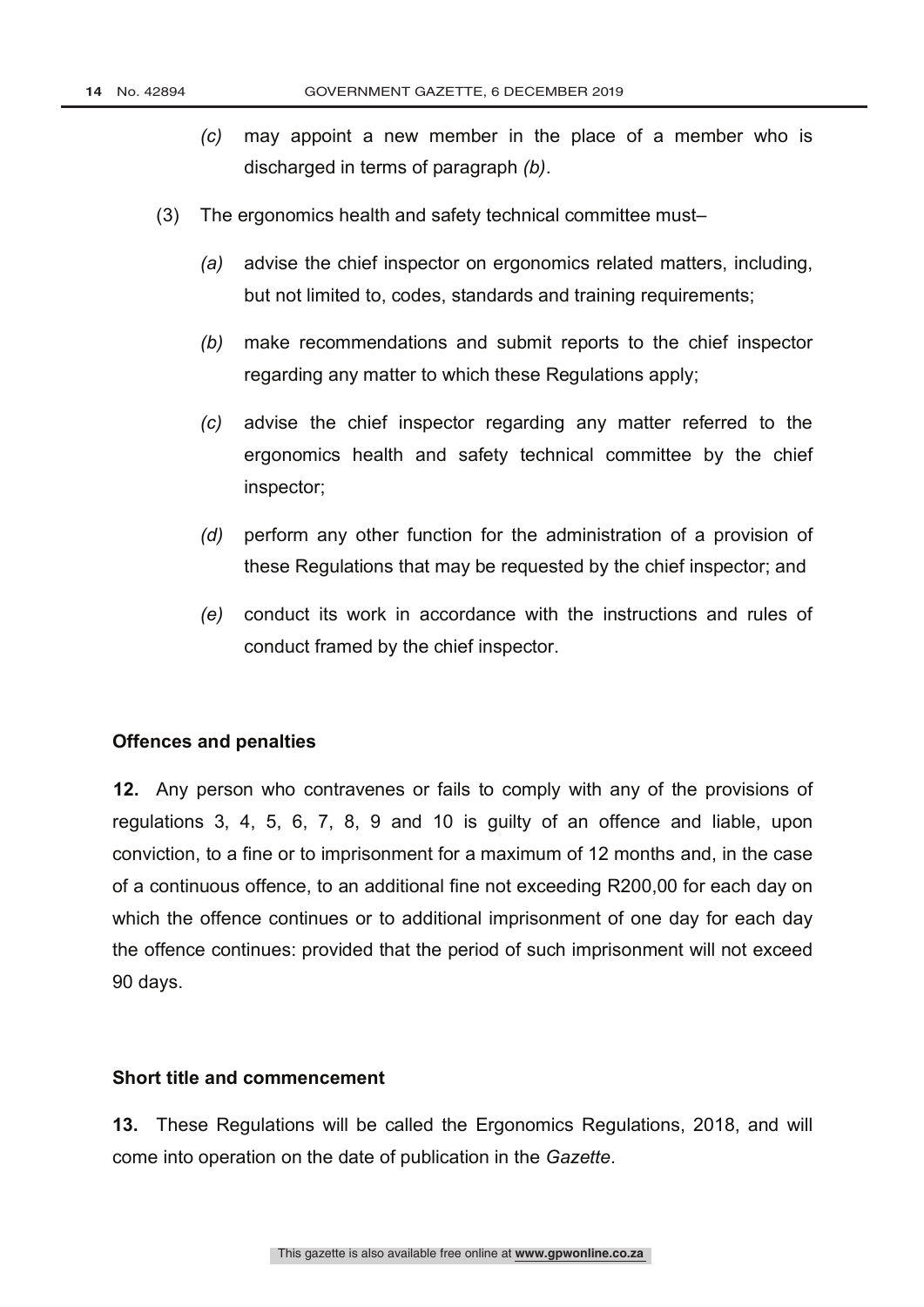

employment & labour

Department: Employment and Labour REPUBLIC OF SOUTH AFRICA

**Annexure 1**

## **Explanatory Notes to Ergonomics Regulations 2019**

**Chief Directorate: Occupational Health and Safety**

*NO: XXX*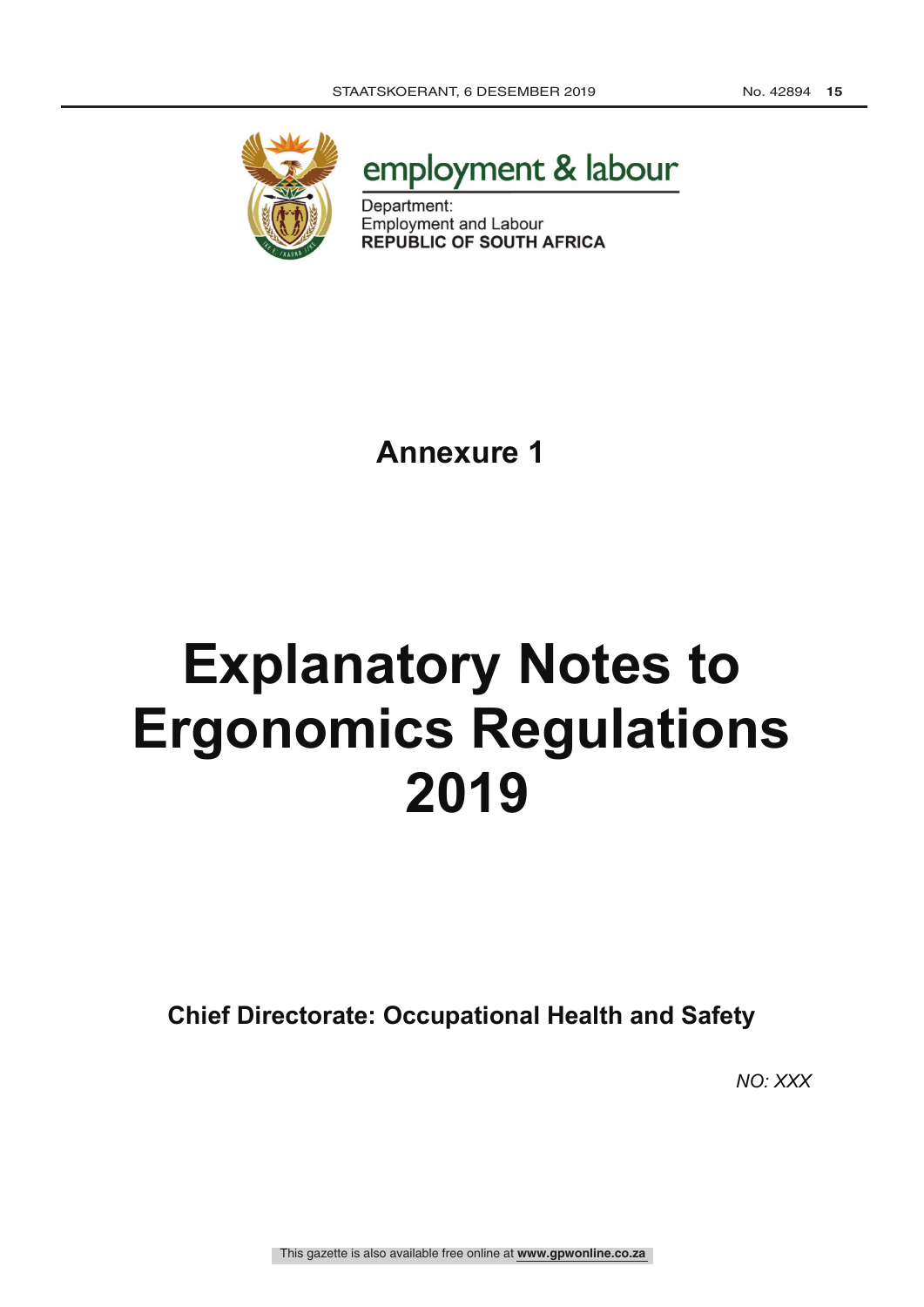#### **FOREWORD**

The purpose of this document is to provide guidance to all employers, employees and the public alike, who are responsible for or concerned with the control and prevention of exposure to ergonomic risks in the workplace.

This guide does not replace the Ergonomics Regulations of 2019. It is intended to give practical insight into the application of the Regulations. It should always be read in conjunction with the Ergonomics Regulations and the Occupational Health and Safety Act of 1993.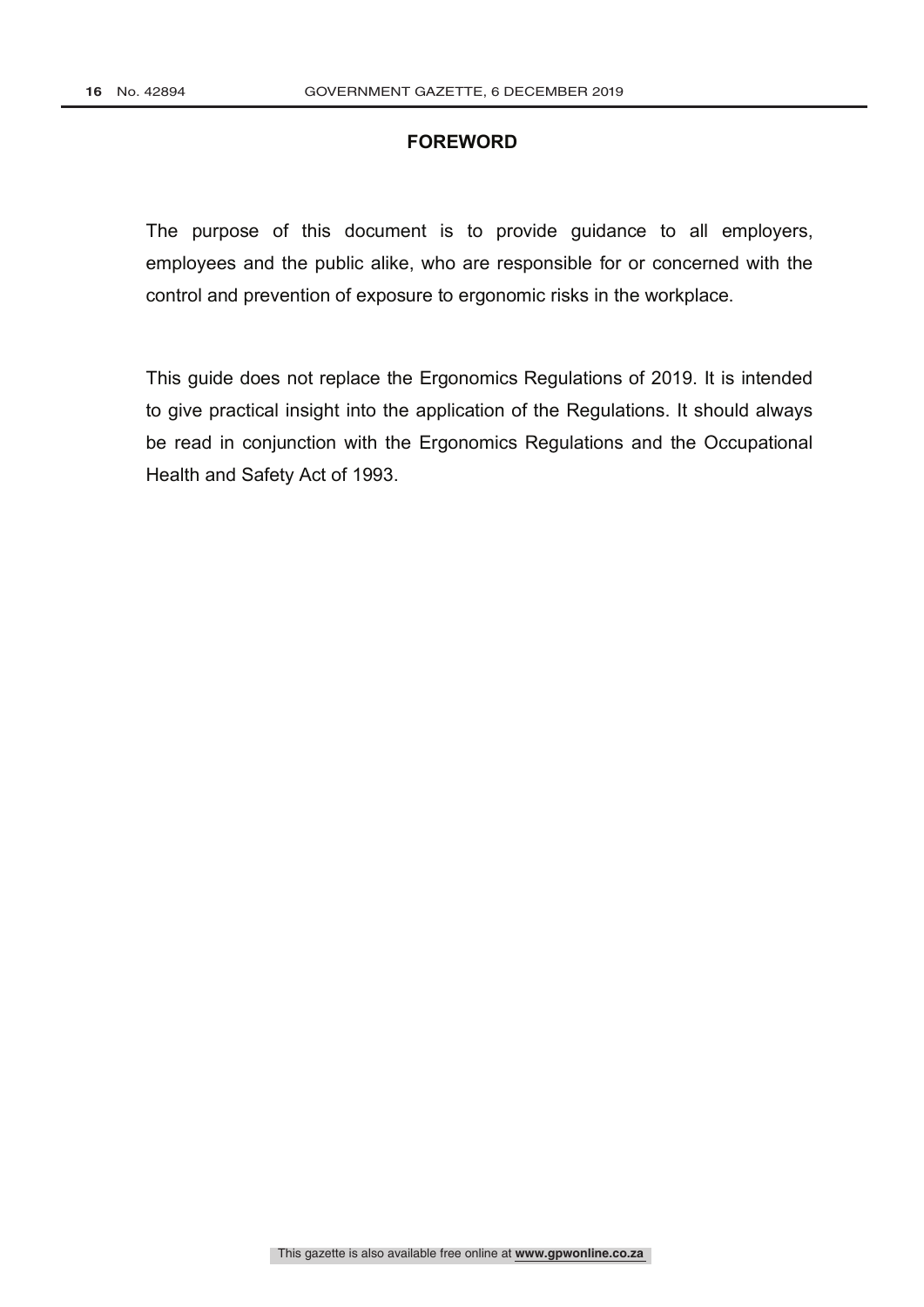#### **CONTENTS**

|                      | <b>INTRODUCTION</b>                                                   |
|----------------------|-----------------------------------------------------------------------|
| <b>REGULATION 2</b>  | <b>Scope of Application</b>                                           |
| <b>REGULATION 3</b>  | Information, Instruction and Training                                 |
| <b>REGULATION 4</b>  | Duties of those who may be at risk of exposure to<br>ergonomic risks  |
| <b>REGULATION 5</b>  | Duties of Designers, Manufacturers, Importers and<br><b>Suppliers</b> |
| <b>REGULATION 6</b>  | <b>Ergonomics Risk Assessment</b>                                     |
| <b>REGULATION 7</b>  | <b>Risk Control</b>                                                   |
| <b>REGULATION 8</b>  | <b>Medical Surveillance</b>                                           |
| <b>REGULATION 9</b>  | <b>Maintenance of Controls</b>                                        |
| <b>REGULATION 10</b> | <b>Records</b>                                                        |
| <b>REGULATION 11</b> | <b>Ergonomics Health and Safety Technical Committee</b>               |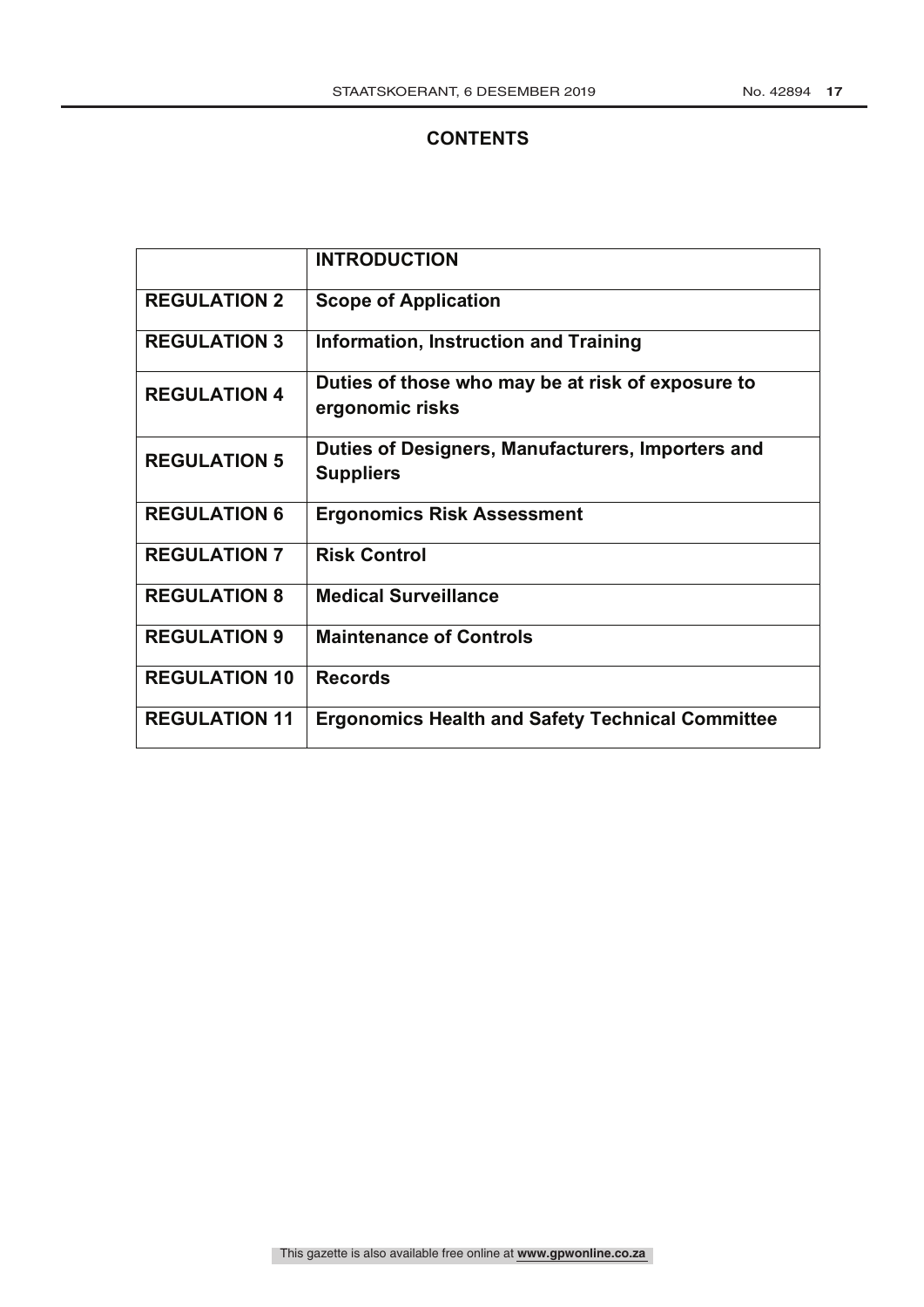#### **INTRODUCTION**

Ergonomics (human factors will be considered the same as ergonomics in this document) takes a systems approach to understanding work acknowledging the interactions between the various elements within the work-system including tools/technology, tasks, environment, organisation and persons in the workplace. Ergonomics aims to balance these interactions through the design of the system using a human-centred approach. Applied comprehensively in a workplace, ergonomics can be as important a concept as strategic planning and quality control. It has a real and direct impact on health and safety, productivity and performance. Ergonomics can affect an entire work-system by enhancing the most important component - the ability to balance task demands with employee capabilities.

The practical benefits of ergonomics are, but not limited to:

- Labour improved health, well-being and safety of employees
- Business improved productivity, efficiency and prevention of occupational incidents and adverse health effects
- § Government a workplace that is safe and without risk to the health of employees

The regulations speak to an ergonomics programme approach which should be integrated into existing occupational health and safety programmes. An ergonomics programme is a systematic process for anticipating, identifying, analysing and controlling ergonomic risks, which should include but not be limited to, ergonomics hazards identification and risk assessment, risk controls, information and training, monitoring and evaluation and medical surveillance. It is important to acknowledge that ergonomics is not a stand alone hazard, but rather part of the broader approach to ensuring a workplace that is safe and without risk to the health of employees as well as productivity at work.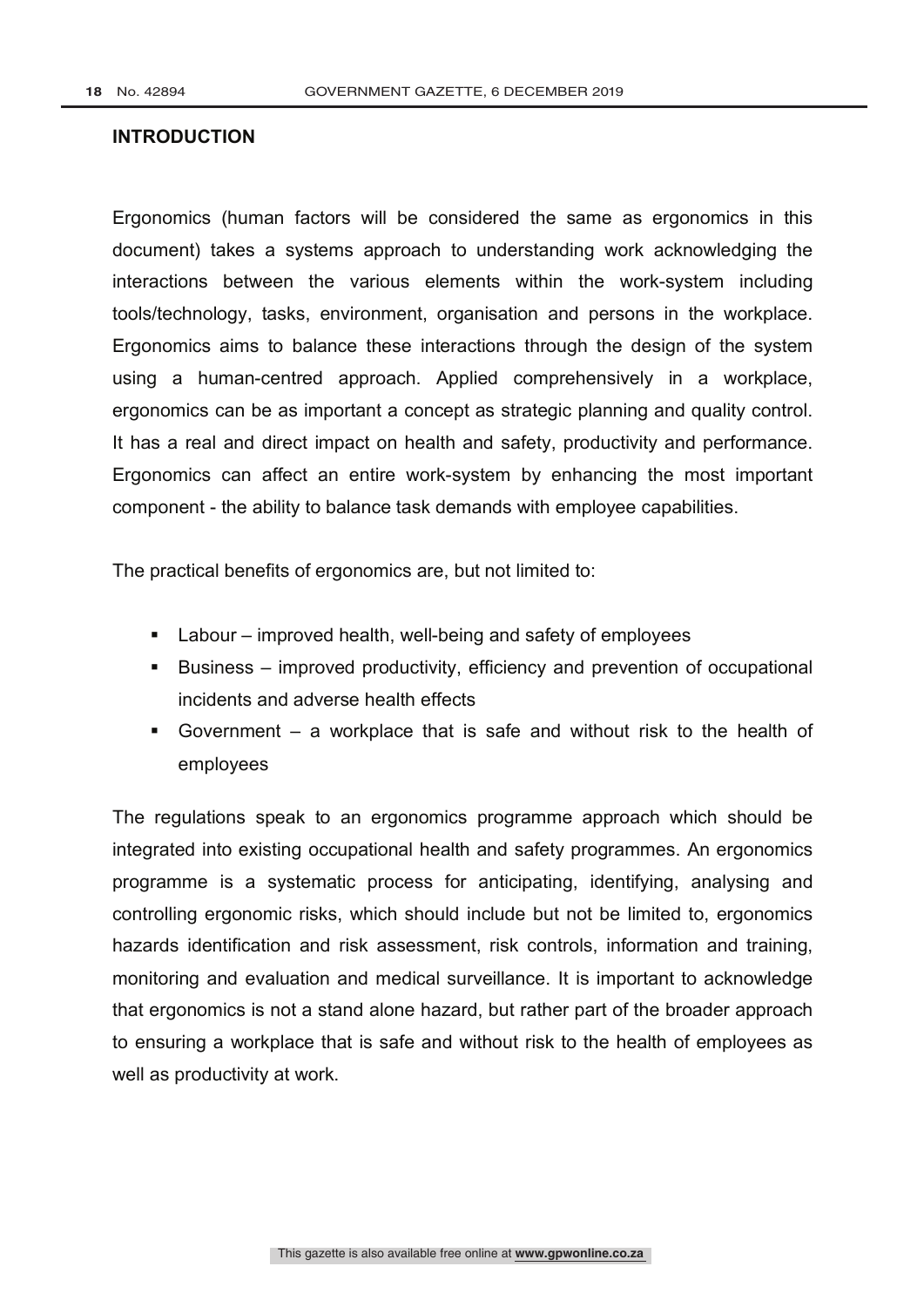#### **Regulation 2: Scope of Application**

These Regulations are intended to protect the health and safety of any person who may be exposed to ergonomic risks in the workplace.

#### **Regulation 3: Information, Instruction and Training**

The provision of information, instruction and training for any person who may be exposed to ergonomic risks is of paramount importance, in order to assist employers and employees in reducing the exposure to ergonomic risks. The employer must ensure they are familiar with basic ergonomic principles, as well as establish a training programme for all employees exposed to ergonomic risks.

The employer must ensure that he or she obtains suitable information in order to train employees effectively. Training of employees may be conducted either internally or externally.

Information and training must be planned carefully and presented on commencement of employment. The frequency of training thereafter should depend on the severity of the ergonomic risks and should be determined by the health and safety committee. It is of the utmost importance that health and safety committees and health and safety representatives are thoroughly trained and educated with regards to ergonomics. This is to ensure that the health and safety representatives or committees are able to make informed decisions relating to their discretionary powers.

An employer should verify that employees understand ergonomic risks, with health and safety committee members, health and safety representatives and employees contributing to developing and implementing training programmes in relation to ergonomics.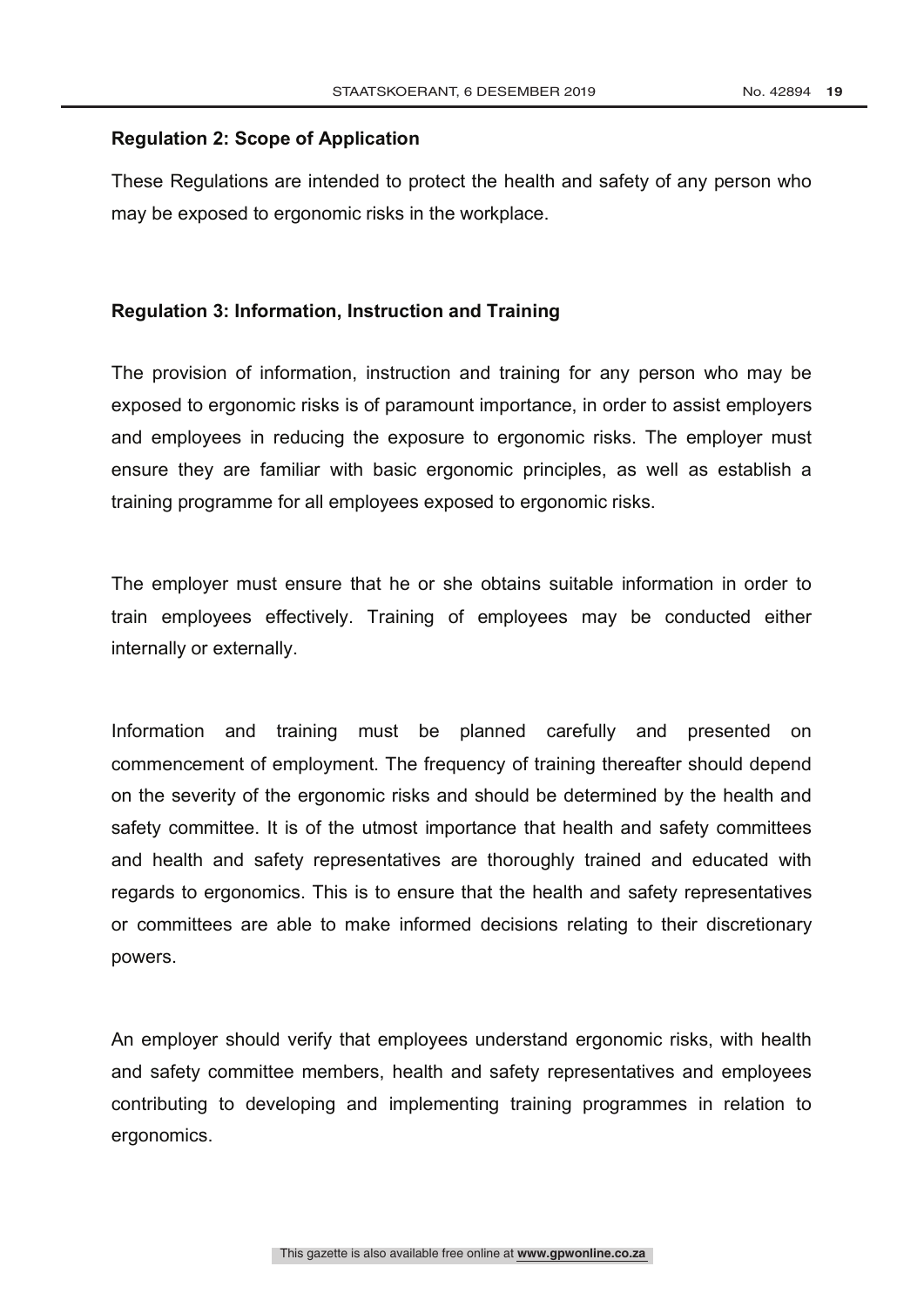It is the duty of employers to ensure that all employees have thorough knowledge of the provisions of the Act and these regulations. The aspects of training included in the regulation is the minimum content of a training programme however, the employer should provide a suitable training programme that is understandable to all their employees.

#### **Regulation 4: Duties of those who may be at risk of exposure to ergonomic risks**

Employees or any other person exposed to ergonomic risks at the workplace, have a moral and legal duty to comply with any lawful instruction and procedure (written or oral) given by or on behalf of employers. In addition, employees must comply with the requirements laid down by the Act and other applicable regulations. These instructions and procedures may differ from one workplace to another because workplaces are not identical.

#### **Regulation 5: Duties of Designers, Manufacturers, Importers and Suppliers**

Effective use of ergonomics in the design process will result in a workplace that is safe and without risk to the health of employees. Ergonomics is design driven, therefore it does not stop with determining risk but with the resolution and implementation of new designs to mitigate the risks identified, whether these risks are for incidents, adverse health effects or poor productivity. Designing tasks, plant, machinery and work-systems to suit the employee can reduce human error, incidents and adverse health effects. Failure to observe ergonomic principles can have serious consequences for employees and for the employer.

The following should be taken into account by the designer, manufacturer, importer and supplier: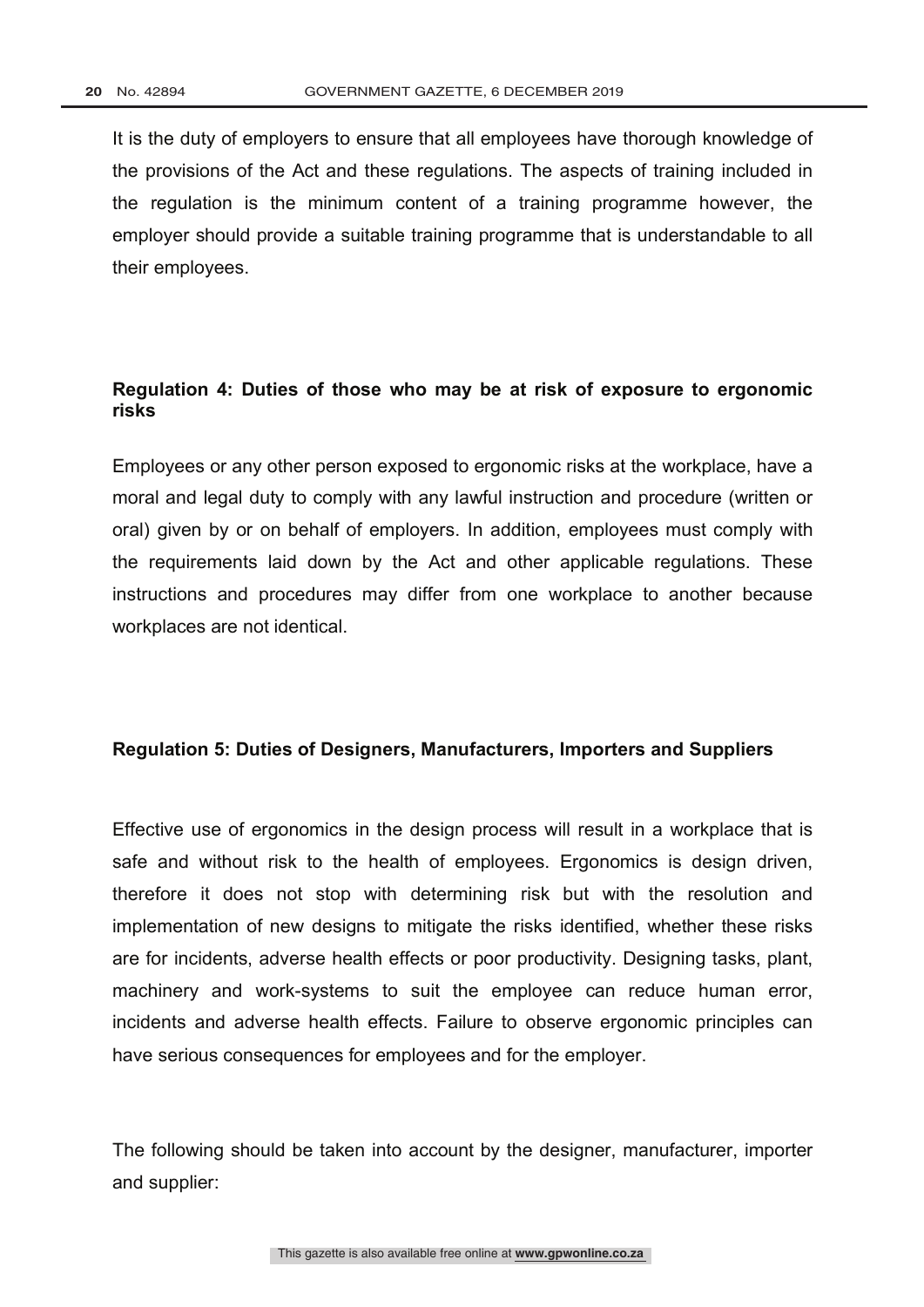- § Ergonomics needs to be taken into account in all steps of the life cycle of the plant, machinery or work systems. The design, installation, operation, maintenance and decommissioning should be considered
- Employee characteristics
- § Foreseeable operating conditions including upsets and emergencies.
- The interface between the employee and the system
- **■** Instructions, technical information, warning signs, safe operation for the employee must be provided
- Where possible, SANS standards must be taken into account

#### **Regulation 6: Ergonomics Risk Assessment**

It is the duty of the employer to conduct a risk assessment for all tasks where an employee is exposed to ergonomic risks. The risk assessment may be carried out by an employee who is familiar with the task, provided they have the competency to do so. Before an employee conducts the risk assessment, it is the responsibility of the employer to ensure that the individual has the adequate level of competence to conduct the risk assessment. The employer may require a health and safety professional who has to demonstrate appropriate competence to conduct the risk assessment when the task being carried out is complex. While one individual may be able to carry out a risk assessment, it may be beneficial to draw on the knowledge and competencies of others.

The risk assessment should include at least the following steps:

- Identifying the hazards employees are exposed to
- Identifying the employees who are exposed to the risks and how they may be affected
- Analysing and evaluating the risk
- Prioritising the risks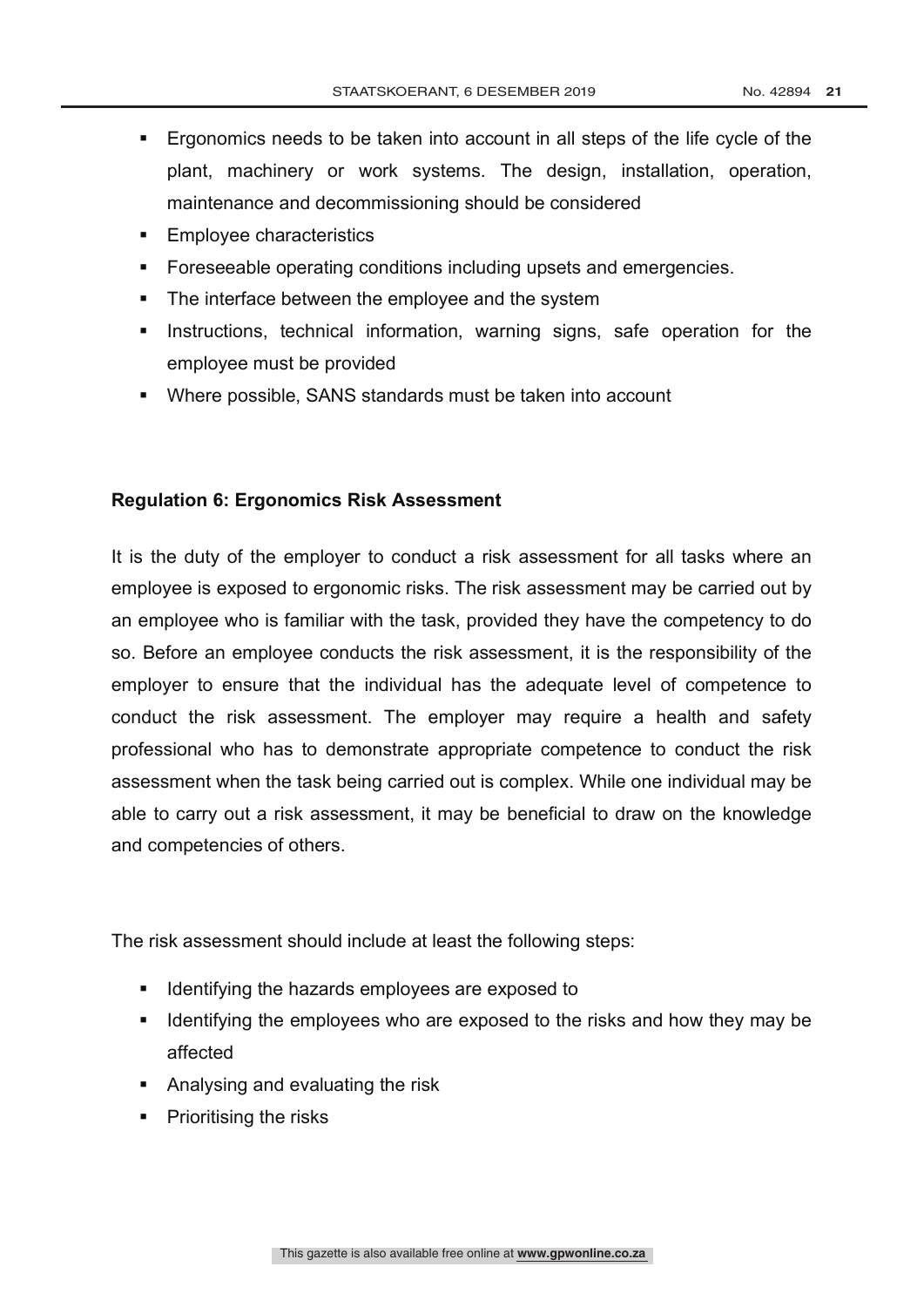The risk assessment should be conducted and or reviewed at least every two years and recorded. Shorter review periods may be necessary if new information becomes available or there has been a change in task or control measures. The risk assessment should also be reviewed if a reportable incident occurs or if an employee suffers an adverse health effect as a result of exposure to ergonomic risks.

#### **Regulation 7: Risk Control**

The introduction of a sound ergonomics programme will go a long way towards controlling ergonomic risks. However, it is good practice to continually monitor adverse health effects at the workplace, in order to check that the risk control measures are working. There are many cases where problems are still occurring and further steps are needed to solve the problem. The following factors should be taken into account in controlling the risk:

Ergonomic risks should be reduced to the lowest reasonably practicable level through control and prevention measures in the order of priority below:

- 1. Elimination: The job should be redesigned so that the hazard is removed from the workplace
- 2. Substitution: The current task should be replaced with a less hazardous task. It is important to ensure that the new design is less hazardous than the original
- 3. Engineering controls: Use equipment or other measures to reduce the risks associated with tasks. Priority should be given to measures which protect collectively over individual measures
- 4. Administrative controls: Identify and implement new procedures that will allow work to be done safely
- 5. Personal protective equipment: Only once all the previous measures have been tried and shown to be ineffective in controlling risk to a reasonably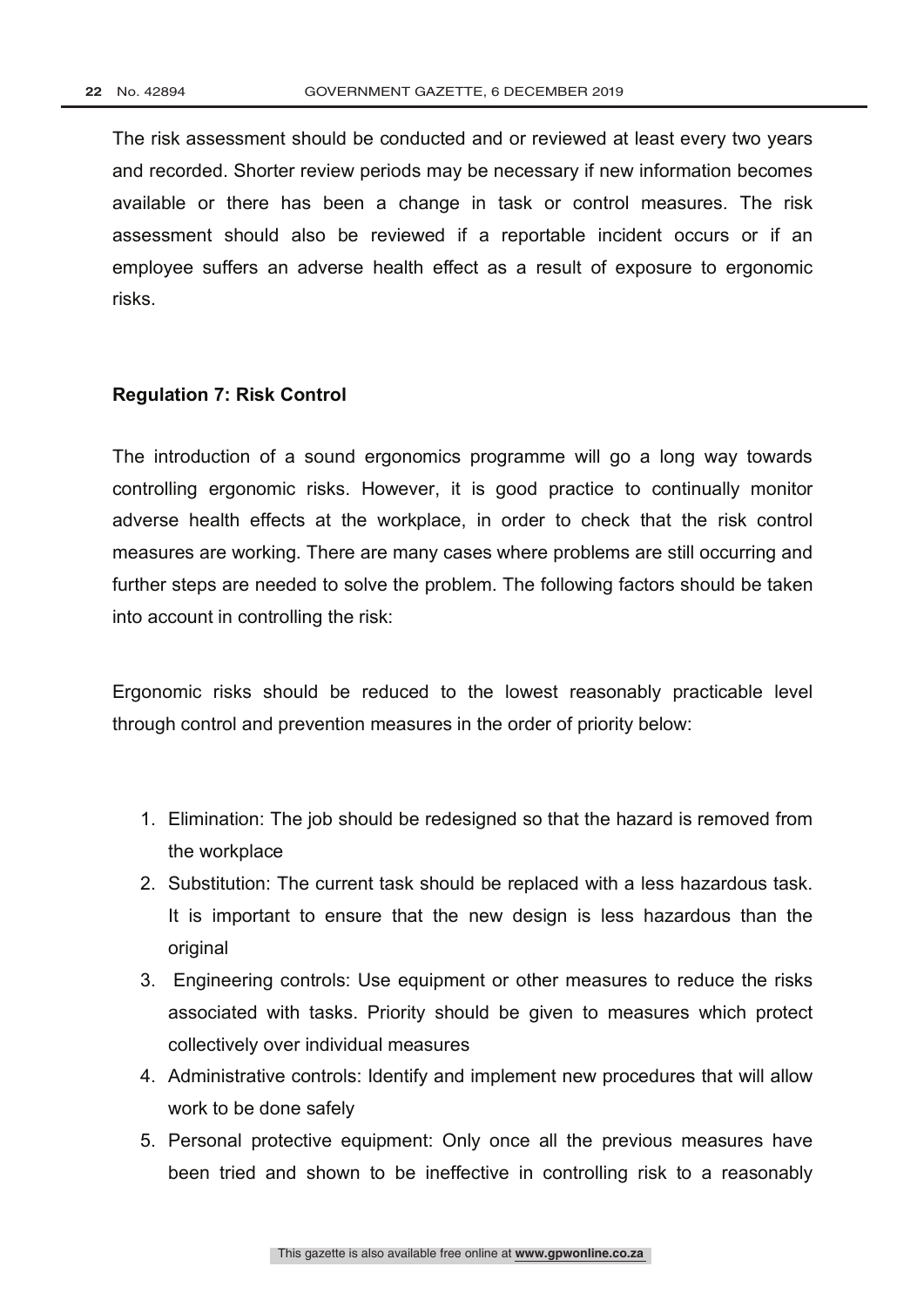practicable level, personal protective equipment (PPE) should be considered. When PPEs are used it is important that employees are involved in the fitting and consulted in the selection of fit for purpose PPE

#### **Regulation 8: Medical Surveillance**

Medical surveillance in the workplace is an integral part of occupational health surveillance. Surveillance is the close observation of a person or group, especially those identified by the risk assessment. It refers to the detection of adverse health effects resulting from occupational exposures at as early a stage as possible, so that appropriate preventive measures can be instituted promptly. For this reason, medical surveillance is placed at a secondary level of prevention as the adverse health effect is still reversible or more easily treatable.

Medical surveillance should have a clearly defined objective for targeted employees and medical procedures, such as questionnaires and health examinations, must be available to achieve the objective. Medical surveillance must be risk based and tailored to a specific adverse health effect that is to be prevented. Medical surveillance for ergonomics should be either incorporated into existing medical surveillance, for employers who have already implemented such surveillance or establish ergonomics medical surveillance for the workplace.

Medical surveillance is performed at regular pre-determined intervals; at the beginning, termination of employment and throughout the employment period and/or as determined by the occupational medicine practitioner. Medical surveillance must be carried out by occupational medicine practitioners and occupational health practitioners.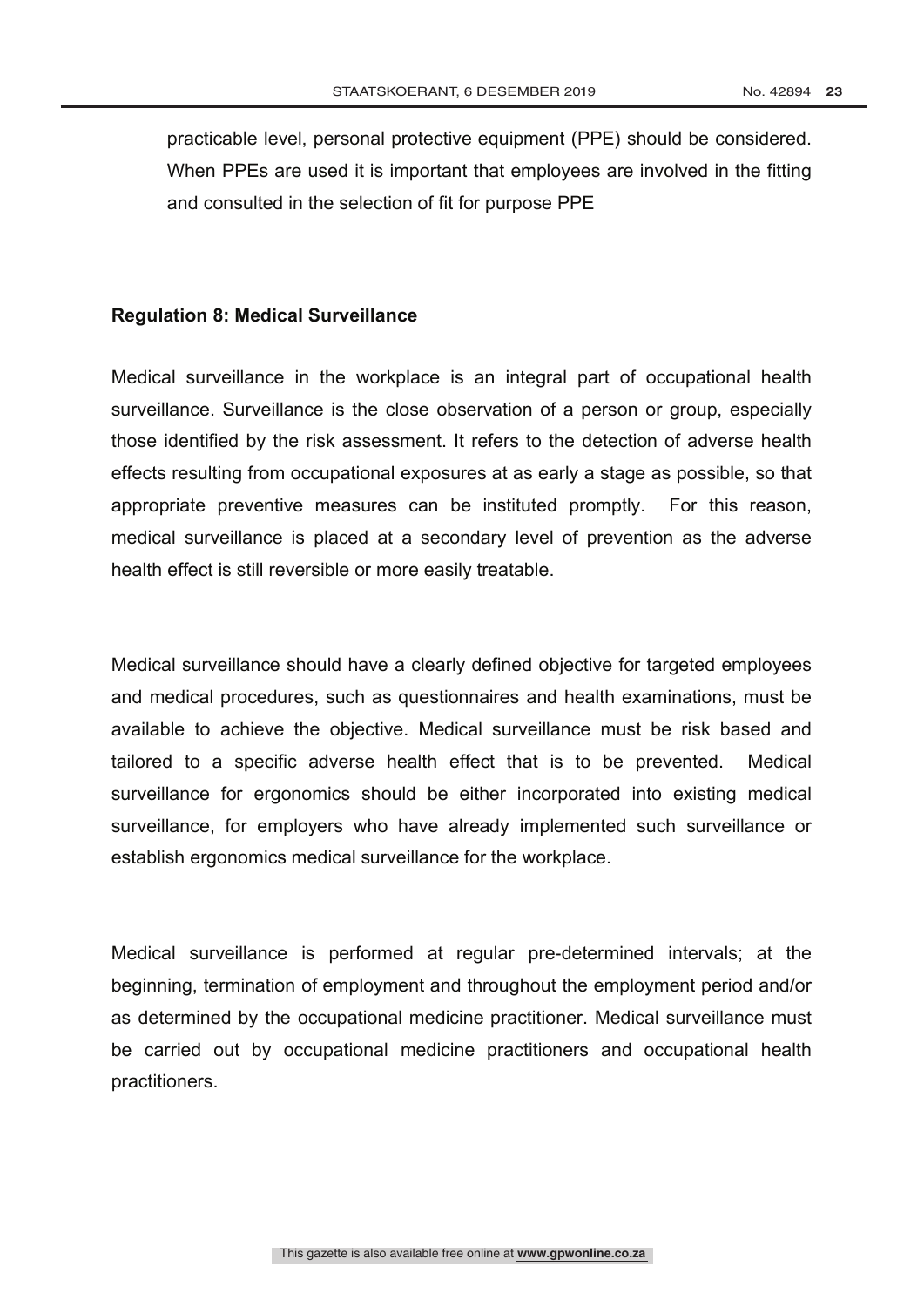Medical surveillance includes the following elements:

- 1. Identification of employees according to the ergonomics risk assessment, for which the medical surveillance activities will be appropriate;
- 2. An initial health examination and collection of clinical history;
- 3. Periodic health examinations at regularly scheduled intervals;
- 4. More frequent and scheduled health examinations, as indicated on the basis of findings from these examinations;
- 5. A written report of medical findings;
- 6. Employee training to recognise symptoms of exposures to ergonomic risks; and
- 7. Employer actions in response to the identified adverse health effects on employees with ongoing data analysis to evaluate collected information and institute control measures, including employee rehabilitation at the workplace.

#### **Regulation 9: Maintenance of Controls**

The employer should implement a planned maintenance programme for all plant, machinery and systems in order to reduce the ergonomic risks. The programme should include a system for reporting defects by employees and a corrective action plan.

Health and Safety Representative and employees must report any defects in plant, machinery or systems immediately to the employer.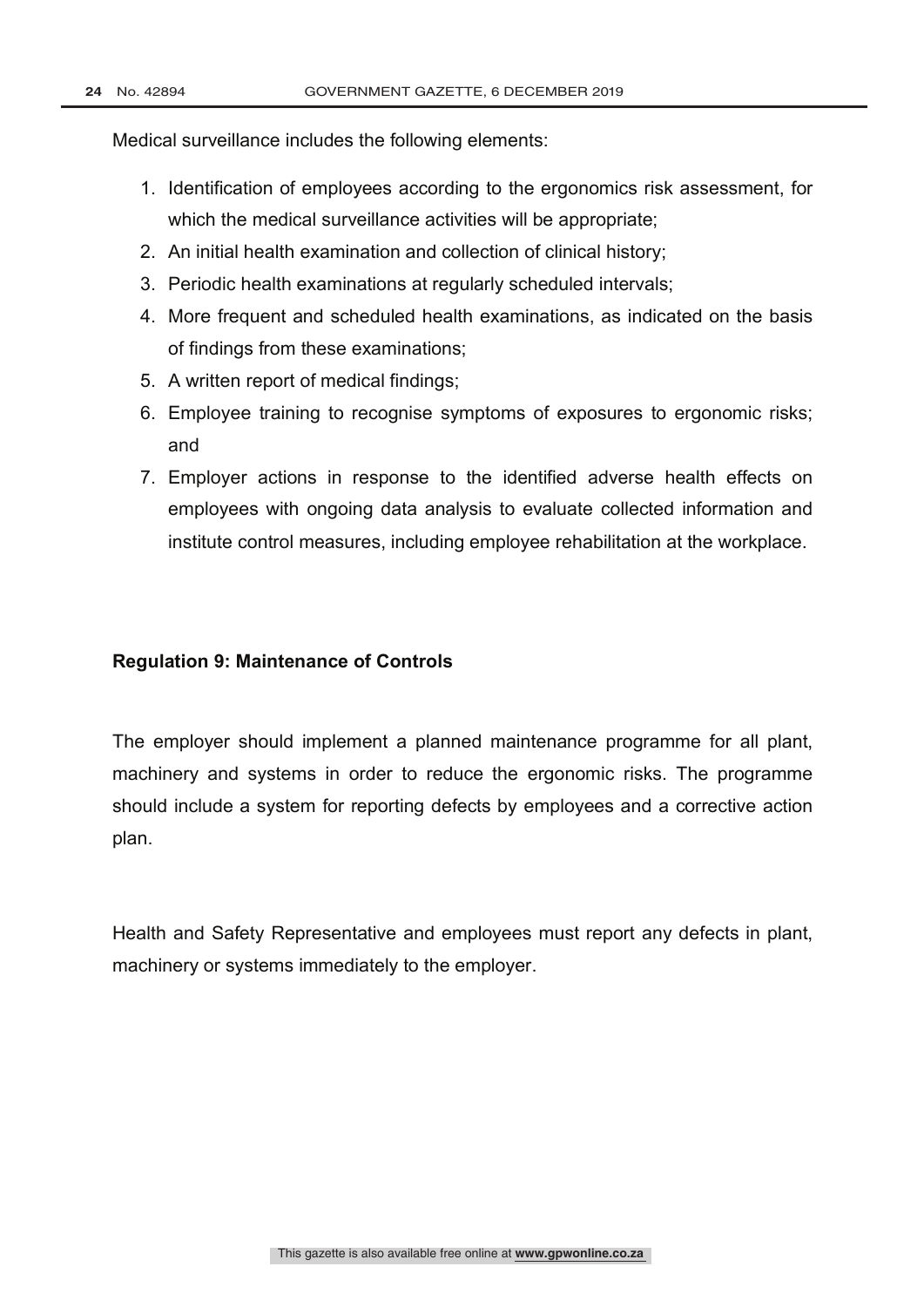#### **Regulation 10: Records**

Well-kept records may provide useful information in the risk assessment process. The analysis of records may provide a link between the exposure to ergonomic risks and adverse health effects caused by the exposure to ergonomic risks.

The employer must ensure that records are kept for; information and training provided to employees, ergonomics risk assessments conducted at the workplace, the results of health examinations conducted on employees; and action plans for the implementation of control measures and the maintenance of such control measures.

Due to the nature of ergonomics adverse health effects occurring over time, retention of records is needed to investigate any causal relationship, if any, between exposure to ergonomic risks and diagnoses. Records of incidents must also be kept in order determine whether there was an exposure to ergonomic risks.

#### **Regulation 11: Ergonomics Health and Safety Technical Committee**

The chief inspector must establish a health and safety Technical Committee (TC) for ergonomics. The TC shall consist of a tripartite structure which includes; government, organised business and organised labour and specialists in the field of ergonomics. The specialists will include a person from a professional body recognised by the chief inspector, a person from a higher education institution and a person representing occupational medicine. The chief inspector may co-opt a person or persons to the TC, who have competence in a specific matter relating to ergonomics health and safety.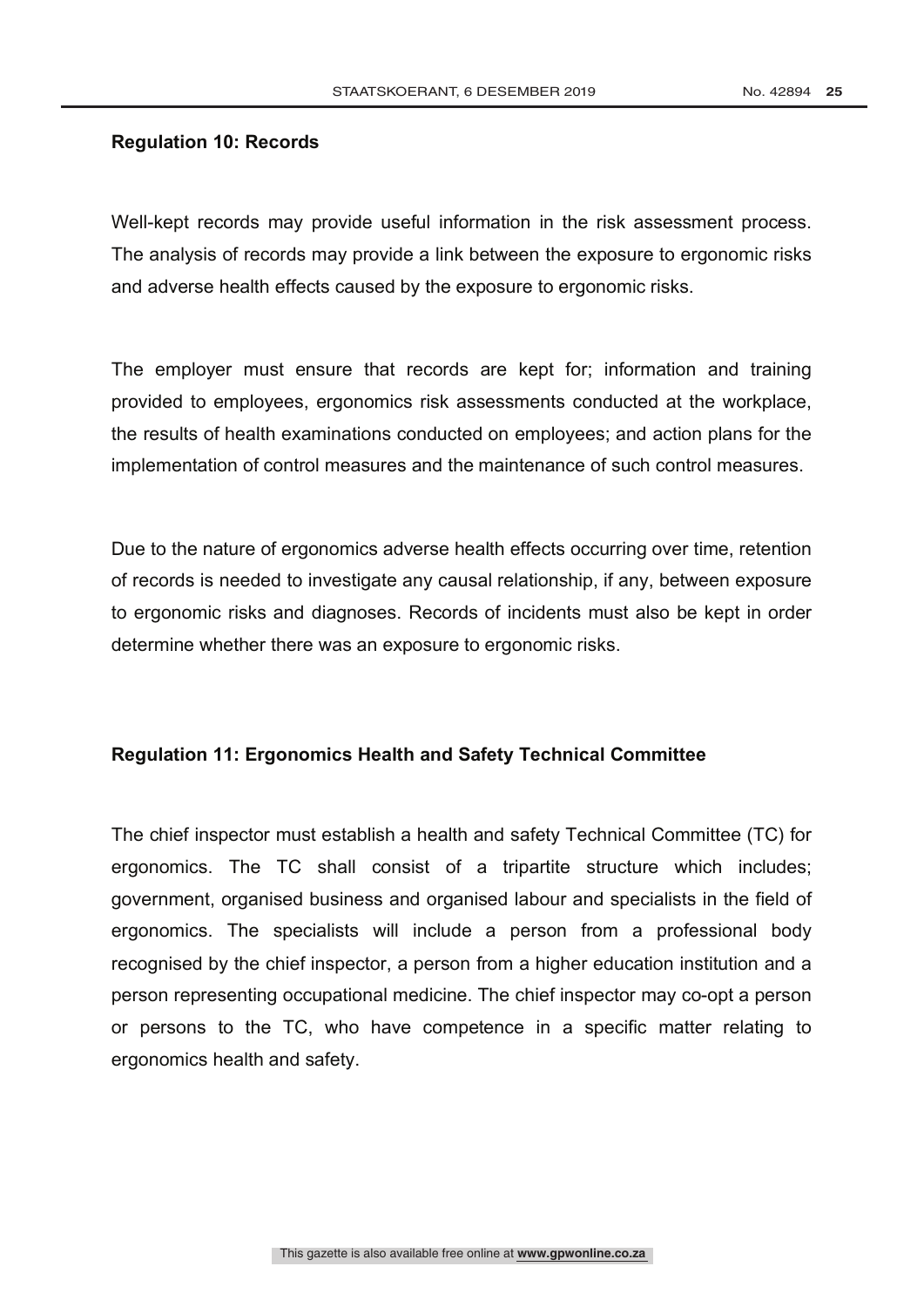The duties of the ergonomics health and safety technical committee include;

- Advising the chief inspector on matters relating to codes, standards and training requirements in terms of ergonomics or any matter referred to the TC
- Making recommendations to the chief inspector on matters applying to the Ergonomics Regulations
- Performing any other function of administration for the Ergonomics **Regulations**

The TC must also work within the instructions and rules of conduct established by the chief inspector.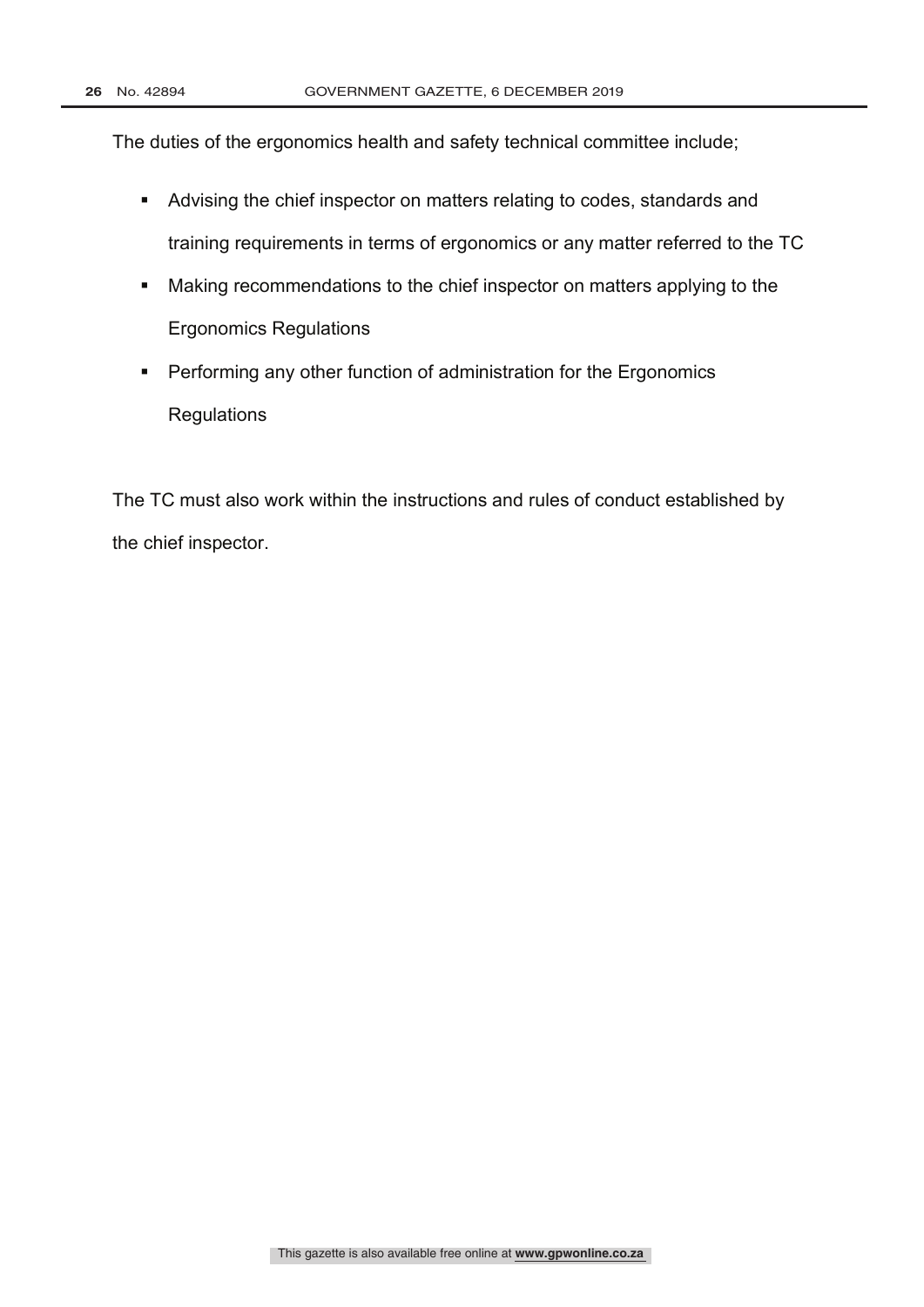# *Warning!!!*

### **To all** *suppliers and potential suppliers* **of goods to the Government Printing Works**

The Government Printing Works would like to warn members of the public against an organised syndicate(s) scamming unsuspecting members of the public and claiming to act on behalf of the Government Printing Works.

One of the ways in which the syndicate operates is by requesting quotations for various goods and services on a quotation form with the logo of the Government Printing Works. Once the official order is placed the syndicate requesting upfront payment before delivery will take place. Once the upfront payment is done the syndicate do not deliver the goods and service provider then expect payment from Government Printing Works.

Government Printing Works condemns such illegal activities and encourages service providers to confirm the legitimacy of purchase orders with GPW SCM, prior to processing and delivery of goods.

To confirm the legitimacy of purchase orders, please contact:

Anna-Marie du Toit (012) 748-6292 (Anna-Marie.DuToit@gpw.gov.za) and

Siraj Rizvi (012) 748-6380 (Siraj. Rizvi@gpw.gov.za)